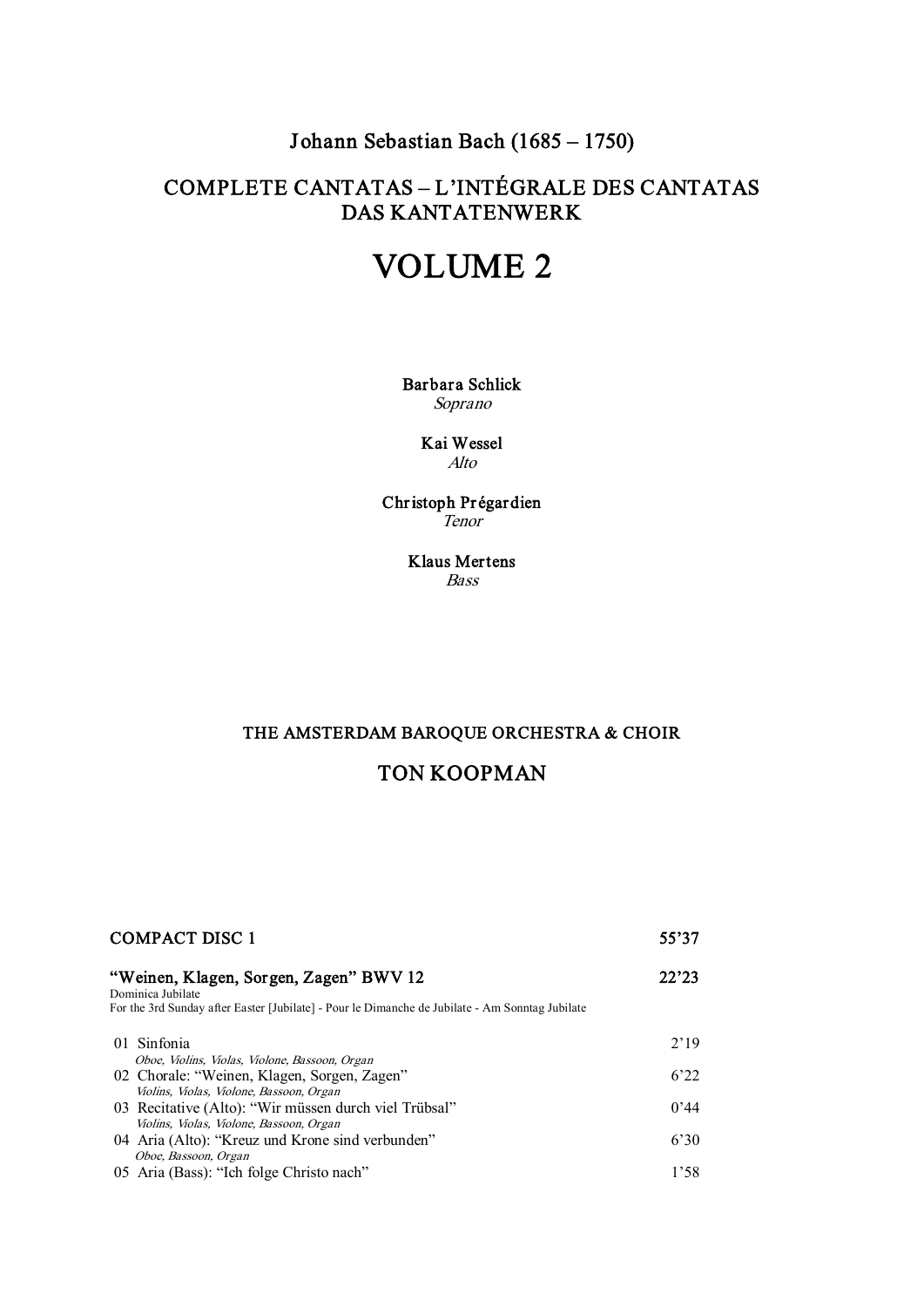| Violins, Violone, Bassoon, Organ                                                                        |       |
|---------------------------------------------------------------------------------------------------------|-------|
| 06 Aria (Tenor): "Sei getreu, alle Pein"                                                                | 3'45  |
| Oboe, Bassoon, Organ                                                                                    |       |
| 07 Chorale (Chorus): "Was Gott tut, das ist wohlgetan"                                                  | 0'48  |
| Oboe, Violins, Violas, Violone, Bassoon, Organ                                                          |       |
|                                                                                                         |       |
|                                                                                                         |       |
| "Gleichwie der Regen und Schnee vom Himmel fällt" BWV 18                                                | 13'21 |
| Dominica Sexagesimae                                                                                    |       |
| For the Sexagesima Sunday - Pour le Dimanche de la Sexagésime - Am Sonntag Sexagesimae                  |       |
| 08 Sinfonia                                                                                             | 3'24  |
| Recorders, Violas, Cello, Violone, Bassoon, Organ                                                       |       |
| 09 Recitative (Bass): "Gleichwie der Regen und Schnee"                                                  | 1'07  |
| Bassoon, Organ                                                                                          |       |
| 10 Recitative (Tenor, Bass, Chorus): "Mein Gott, hier wird mein Herze sein"                             | 5'02  |
| Recorders, Violas, Cello, Bassoon, Organ                                                                |       |
| 11 Aria (Soprano): "Mein Seelenschatz ist Gottes Wort"                                                  | 2'46  |
| Recorders, Violas, Cello, Violone, Organ<br>12 Chorale (Chorus): "Ich bitt, o Herr, aus Herzensgrund"   | 1'05  |
| Recorders, Violas, Cello, Violone, Bassoon, Organ                                                       |       |
|                                                                                                         |       |
|                                                                                                         |       |
| "Nun komm, der Heiden Heiland" BWV 61                                                                   | 14'09 |
| Dominica 1 Adventus Christi                                                                             |       |
| For the 1st Sunday of Advent - Pour le l <sup>er</sup> Dimanche de l'Aven - Am 1. Advent                |       |
|                                                                                                         |       |
| 13 Overture (Chorus): "Nun komm, der Heiden Heiland"<br>Violins, Violas, Celli, Violone, Bassoon, Organ | 3'37  |
| 14 Recitative (Tenor): "Der Heiland ist gekommen"                                                       | 1'10  |
| Cello, Organ                                                                                            |       |
| 15 Aria (Tenor): "Komm, Jesu, komm zu deiner Kirche"                                                    | 3'31  |
| Violins, Violas, Celli, Violone, Organ                                                                  |       |
| 16 Recitative (Bass): "Siehe, ich stehe vor der Tür"                                                    | 0'50  |
| Violins, Violas, Celli, Violone, Organ                                                                  |       |
| 17 Aria (Soprano): "Öffne dich, mein ganzes Herze"                                                      | 4'20  |
| Celli, Organ<br>18 Chorale (Chorus): "Amen, Amen! komm du schöne Freudenkrone"                          | 0'45  |
| Violin, Violas, Celli, Violone, Bassoon, Organ                                                          |       |
|                                                                                                         |       |

## "Gleichwie der Regen und Schnee vom Himmel fällt" BWV 18 (Appendix)

| 19 Sinfonia                                                                                        | 3'25 |
|----------------------------------------------------------------------------------------------------|------|
| Violas, Cello, Violone, Bassoon, Organ<br>20 Choral (Chorus): "Ich bitt, o Herr, aus Herzensgrund" | 1'09 |
| Violas, Cello, Violone, Bassoon, Organ                                                             |      |
|                                                                                                    |      |

## $COMPACT DISC 2$  65'38

#### "Erschallet, ihr Lieder" BWV 172 19'33 Feria 1 Pentecostes For the Feast of Whitsunday - Pour la Fête de Pentecôte - Am 1. Pfingsttag 01 Chorus: "Erschallet, ihr Lieder, erklinget, ihr Saiten!" 3'50 Violins, Violas, Cello, Violone, Trumpets, Timpani, Bassoon, Organ 02 Recitative (Bass): "Wer mich liebet" 0'42 Cello, Organ 03 Aria (Bass): "Heiligste Dreieinigkeit" 2'05 Cello, Violone, Trumpets, Timpani, Bassoon, Organ 04 Aria (Tenor): "O Seelenparadies" 4'05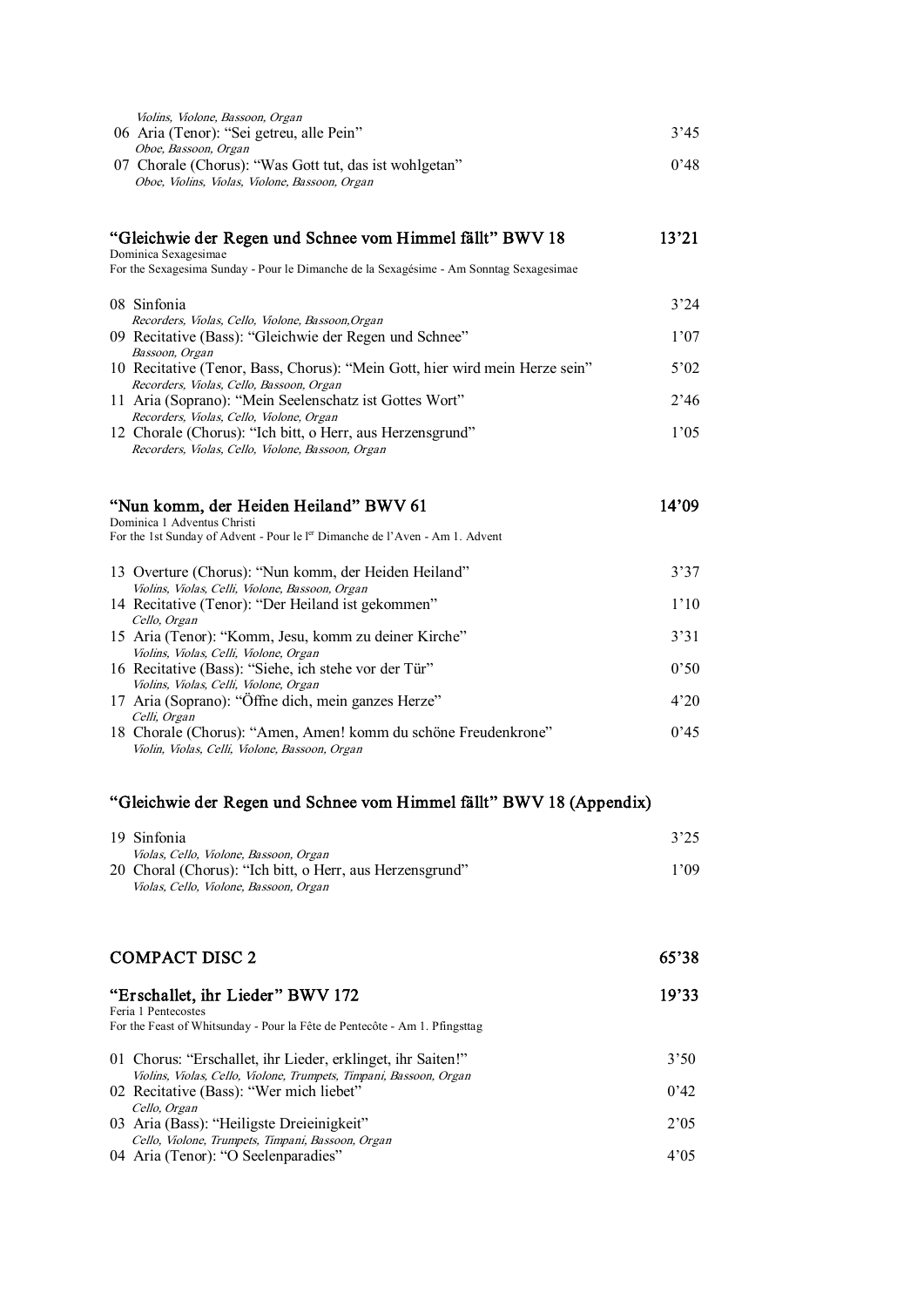| Recorder, Violins, Violas, Cello, Violone, Organ                    |      |
|---------------------------------------------------------------------|------|
| 05 Aria (Duet: soprano, alto): "Komm, laß mich nicht länger warten" | 3'37 |
| Cello, solo Organ                                                   |      |
| 06 Chorale (Chorus): "Von Gott kommt mir ein Freudenschein"         | 1'24 |
| Violins, Violas, Cello, Violone, Recorder, Bassoon, Organo          |      |
| 07 Chorus: "Erschallet, ihr Lieder, erklinget, ihr Saiten!"         | 3'50 |
| Violins, Violas, Cello, Violone, Trumpets, Timpani, Bassoon, Organ  |      |
|                                                                     |      |

## "Bereitet die Wege, bereitet die Bahn" (Concerto) BWV 132 15'58

Dominica 4 Adventus Christi For the 4th Sunday in Advent - Pour le 4<sup>ième</sup> Dimanche de l'Avent - Am 4. Advent

| 08 Aria (Soprano): "Bereitet die Wege, bereitet die Bahn"<br>Violins, Violas, Cello, Violone, Oboe, Organ | 5'29 |
|-----------------------------------------------------------------------------------------------------------|------|
| 09 Recitative (Tenor): "Willst du dich Gottes Kind und Christi Bruder nennen"                             | 1'49 |
| Cello, Organ<br>10 Aria (Bass): "Wer bist du? frage dein Gewissen"                                        | 3'00 |
| Cello, Organ<br>11 Recitative (Alto): "Ich will, mein Gott, dir frei heraus bekennen"                     | 1'32 |
| Violins, Violas, Violone, Organ<br>12 Aria (Alto): "Christi Glieder, ach bedenket"                        | 3'22 |
| Violin, Cello, Organ                                                                                      | 0'46 |
| 13 Chorale (Chorus): "Ertöt uns durch dein Güte"<br>Violins, Violas, Celli, Violone, Oboe, Bassoon, Organ |      |

### "Himmelskönig, sei willkommen" (concerto) BWV 182 24'28 Dominica Palmarum

For Palm Sunday - Pour le Dimanche des Rameaux - Zum Palmensontag

| 14 Sonata (Concerto: Grave, Adagio)                           | 2'01 |
|---------------------------------------------------------------|------|
| Recorder, Violin, Violas, Cello, Violone, Recorder, Organ     |      |
| 15 Chorus: "Himmelskönig, sei willkommen"                     | 2'58 |
| Violin, Violas, Cello, Violone, Recorder, Organ               |      |
| 16 Recitative (Bass): "Siehe, siehe, ich komme"               | 0'30 |
| Cello, Organ                                                  |      |
| 17 Aria (Bass): "Starkes Lieben, das dich, großer Gottessohn" | 2'33 |
| Violin, Violas, Cello, Organ                                  |      |
| 18 Aria (Alto): "Leget euch dem Heiland unter"                | 6'34 |
| Recorder, Cello, Organ                                        |      |
| 19 Aria (Tenor): "Jesu, laß durch Wohl und Weh"               | 3'39 |
| Cello, Organ                                                  |      |
| 20 Chorale (Chorus): "Jesu, deine Passion"                    | 2'28 |
| Violin, Violas. Cello, Violone, Recorder, Organ               |      |
| 21 Chorus: "So lasset uns gehen in Salem der Freunden"        | 3'45 |
| Violin, Violas, Cello, Violone, Recorder, Organ               |      |

## "Himmelskönig, sei willkommen" (Concerto) BWV 182 (Appendix)

| 22 Sonata (Concert: Grave, Adagio)                                                                                                                         | 2'03 |
|------------------------------------------------------------------------------------------------------------------------------------------------------------|------|
| Oboe, Recorder, Violin, Violas, Cello, Double-Bass, Organ<br>23 Chorale (Chorus): "Jesu, deine Passion"<br>Oboe, Violin, Violas, Cello, Double-Bass, Organ | 2'38 |

## COMPACT DISC 3 61'14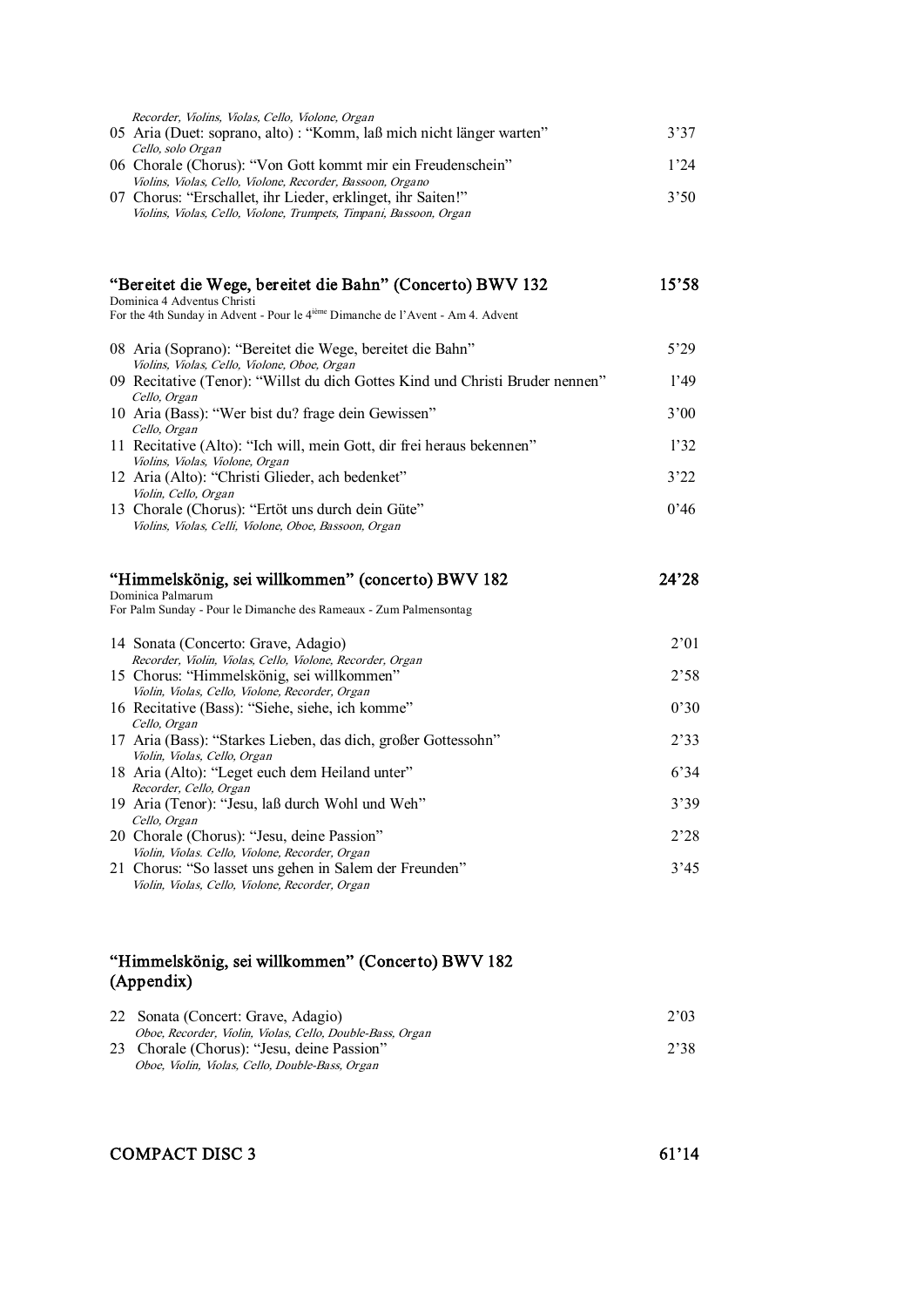| "Tritt auf die Glaubensbahn" BWV 152<br>Dominica post Nativitatis Christi<br>For the Sunday after Christmas - Pour le Dimanche après Noël - Am Sonntag nach Weihnachten |      |
|-------------------------------------------------------------------------------------------------------------------------------------------------------------------------|------|
| 01 Concerto                                                                                                                                                             | 3'13 |
| Viola d'amore, Viola da gamba, Violone, Oboe, Recorder, Organ                                                                                                           |      |
| 02 Aria (Bass): "Tritt auf die Glaubensbahn"                                                                                                                            | 2'40 |
| Viola da gamba, Oboe, Organ                                                                                                                                             |      |
| 03 Recitative (Bass): "Der Heiland ist gesetzt"                                                                                                                         | 1'40 |
| Viola da gamba, Organ                                                                                                                                                   |      |
| 04 Aria (Soprano): "Stein, der über alle Schätze"                                                                                                                       | 3'41 |
| Viola d'amore, Viola da gamba, Recorder, Organ                                                                                                                          |      |
| 05 Recitative (Bass): "Es ärgre sich die kluge Welt"                                                                                                                    | 1'22 |
| Viola da gamba, Organ                                                                                                                                                   |      |
| 06 Duet (Soprano, Bass): "Wie soll ich dich, Liebster der Seelen, umfassen?"                                                                                            | 4'16 |
| Viola da gamba, Violone, Oboe, Recorder, Organ                                                                                                                          |      |

## "Mein Herze schwimmt im Blut" BWV 199 21'07

Dominica 11 post Trinitatis

For the 11th Sunday after Trinity - Pour le 11<sup>ième</sup> Dimanche après la Trinité - Am 11. Sonntag nach Trinitatis

| 07 Recitative (Soprano): "Mein Herze schwimmt im Blut"   | 1'52 |
|----------------------------------------------------------|------|
| Violins, Violas, Violone, Bassoon, Organ                 |      |
| 08 Aria (Soprano): "Stumme Seufzer, stille Klagen"       | 6'35 |
| Oboe, Violone, Organ                                     |      |
| 09 Recitative (Soprano): "Doch Gott muß mir gnädig sein" | 1'04 |
| Violins, Viola, Violone, Bassoon, Organ                  |      |
| 10 Aria (Soprano): "Tiefgebückt und voller Reue"         | 6'58 |
| Violins, Viola, Violone, Bassoon, Organ                  |      |
| 11 Recitative (Soprano): "Auf diese Schmerzensreu"       | 0'13 |
| Violone, Organ                                           |      |
| 12 Chorale (Soprano): "Ich, dein betrübtes Kind"         | 1'38 |
| Viola, Violone, Organ                                    |      |
| 13 Recitative (Soprano): "Ich lege mich in diese Wunden" | 0'43 |
| Violins, Viola, Violone, Bassoon, Organ                  |      |
| 14 Aria (Soprano): "Wie freudig ist mein Herz"           | 2'04 |
| Oboe, Violins, Viola, Violone, Bassoon, Organ            |      |

## "Amore traditore" BWV 203 13'07

| 15 Aria (Bass): "Amore traditore"                 | 6'06 |
|---------------------------------------------------|------|
| Cello, Harpsichord                                |      |
| 16 Recitative (Bass): "Voglio provar"             | 0'42 |
| Cello. Harpsichord                                |      |
| 17 Aria (Bass): "Chi in amore ha nemica la sorte" | 6'19 |
| Harpsichord                                       |      |

## Quodlibet BWV 524 9'21

18 Quodlibet Soprano, Alto, Tenor, Bass, Cello, Harpsichord

Producer: Tini Mathot Sound Engineer & Editing: Adriaan Verstijnen Recorded: Waalse Kerk Amsterdam, May 1995 Art Direction: George Cramer Design: W.W.M. van den Broek Production Coordination: Willemijn Mooij Photo Ton Koopman: Marco Borggreve Cover painting: Pieter Saenredam •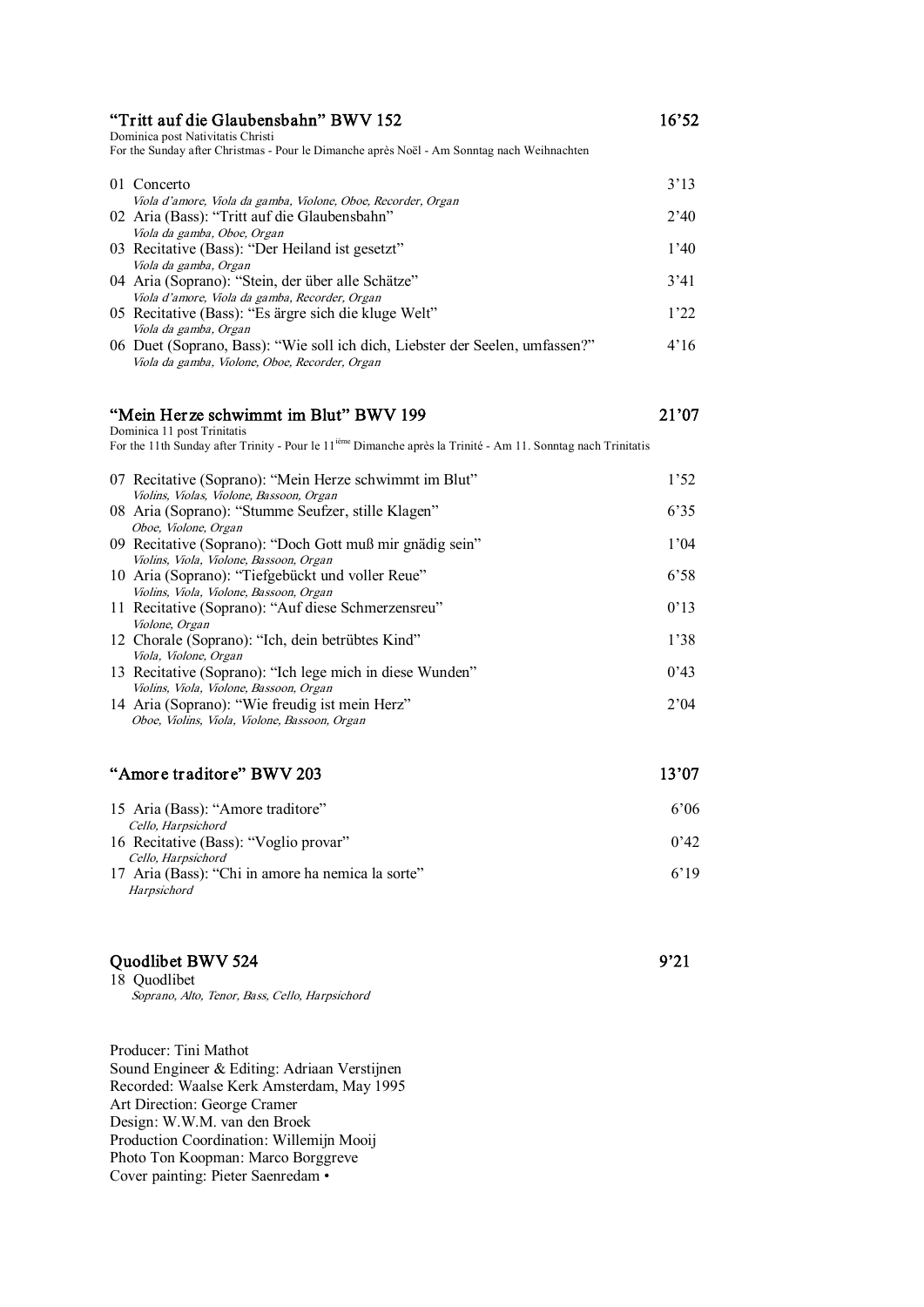#### THE AMSTERDAM BAROQUE ORCHESTRA

Margaret Faultless, leader Nicola Cleminson, Marc Cooper, Iona Davies, Foskien Kooistra, Carla Marotta, Marshall Marcus, violins Margaret Faultless, viola d'amore Martin Kelly, Nicky Akeroyd, Foskien Kooistra, Nicola Cleminson, violas Jaap ter Linden, Richte van der Meer, cellos Jaap ter Linden, viola da Gamba Nicholas Pap, violone & double-bass Marcel Ponseele, oboe Marion Verbruggen, Reine Marie Verhagen, recorders Stephen Keavy, Jonathan Impett, William O'Sullivan, trumpets Luuk Nagtegaal, timpani Marc Vallon, bassoon Jan Kleinbussink, organ continuo Ton Koopman, organ, harpsichord & conductor (Instruments: Chair organ 1: Garnier • Chair Organ 2: Klop)

#### THE AMSTERDAM BAROQUE ORCHESTRA SOLOISTS:

Marcel Ponseele, oboe Margaret Faultless, violin Martin Kelly, viola Marion Verbruggen, recorder Jaap ter Linden, cello Ton Koopman, harpsichord, organ

#### THE AMSTERDAM BAROQUE CHOIR

Simon Schouten, chorus master

Maria-Luz Alvarez, Els Bongers, Vera Lansink, Nadia Ragni, Caroline Stam, soprano Betty van den Berghe, Annemieke Cantor, Stephen Carter, Peter de Groot, alt Otto Bouwknegt, Joost van der Linden, Huw Rhys-Evans, Geraint Roberts, tenor Donald Bentvelsen, Matthijs Mesdag, Harjo Pasveer, Hans Wijers, bass

#### TON KOOPMAN

conductor

Many of the cantatas written by Bach before he became Thomaskantor in Leipzig are now lost. The total of the secular and church cantatas that he wrote before he accepted his post at the Thomaskirche just fit on 3 sets of 3 CDs each.

This volume is the second set of preLeipzig cantatas, and also contains two of the three existant secular cantatas from that same period. These are 'Amore traditore' and what remains of a humoristic cantata, now called 'Quodlibet'. Some scholars are of the opinion that Bach's authorship of 'Amore Traditore' is questionable, but who else could have written this unbelievably beautiful and endearing 3-movement cantata to an Italian text?

The third set will include the remaining secular cantata, the Hunting Cantata, written before 1723. For the first time in our cycle, you will hear the harpsichord and the chamber pitch  $(a = 415)$ , which is about half a tone lower than our modern pitch. All the other cantatas on sets 1 and 2 are performed in the choir pitch ( $a = ca. 465$ ), which is a whole tone higher than Bach's chamber pitch. We know from autographs and used orchestral parts that this pitch was common in Bach's time.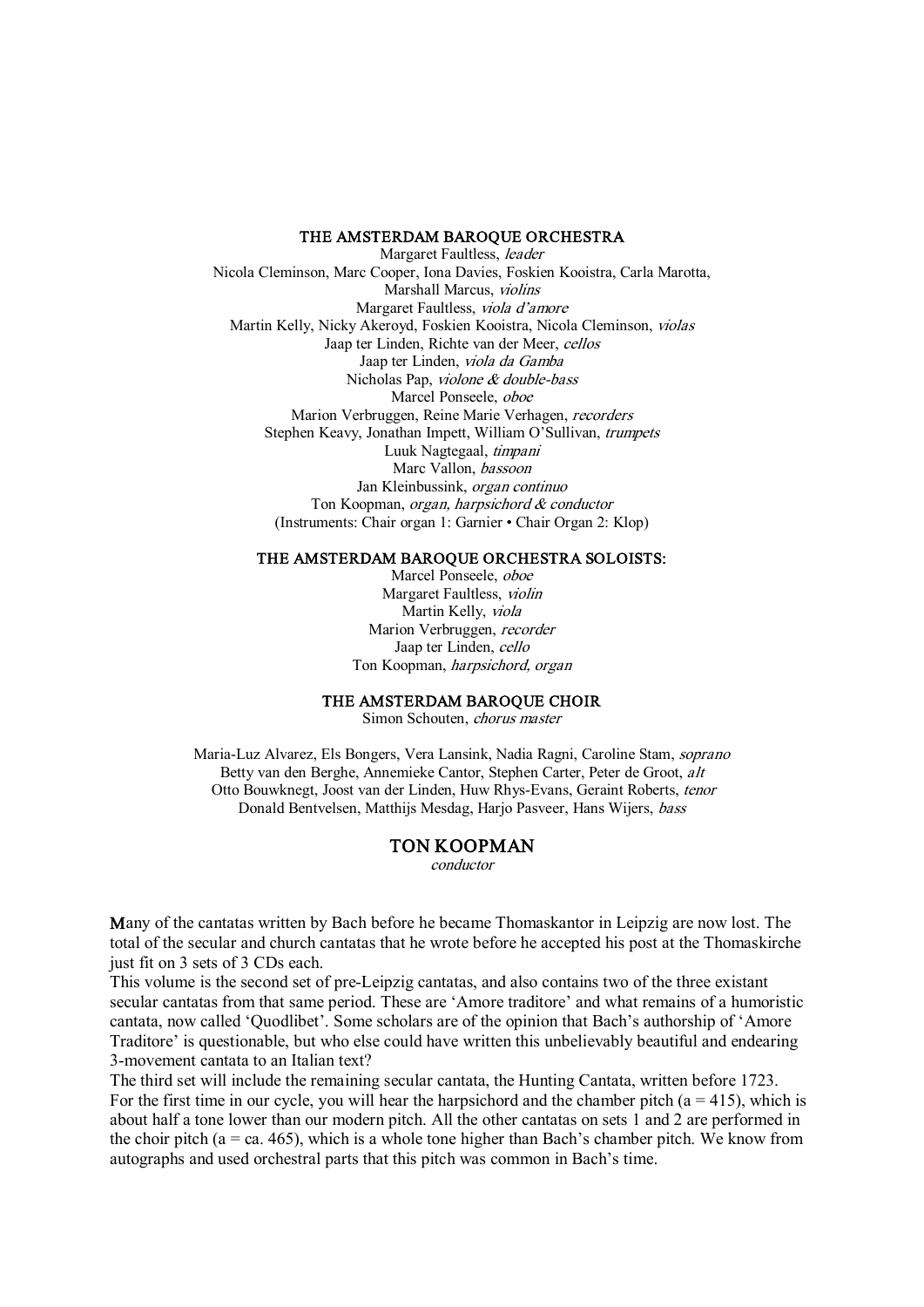For our recordings and concerts, the strings tuned their instruments one tone higher to play in choir pitch, which makes their sound completely different. The woodwinds transposed from a = 415, and even from the French chamber pitch  $(a = 392)$ , because woodwind instruments used in Germany in the early 18th century were normally tuned at a pitch around  $a = 415$ .

Such transposition is not a modernisation, but rather it reproduces the music of the original manuscripts. Until recently it was supposed that Bach wilfully used difficult sounding keys like F minor or C minor for the oboe to accompany lamenting texts as in 'Weinen, Klagen, Sorgen, Zagen' (BWV 12) or 'Ich hatte viel Bekümmernis' (BWV 21). We know now that Bach, before he came to Leipzig, allowed the oboe, the recorder and the bassoon to play in the easier sounding keys of G minor or D minor, which brings us to the conclusion that the 'lamenting' should come entirely from the musician's emotional interpretation and not from the use of problematic keys. Transposing had the interesting effect of changing the compass of the instrument, which made it for instance possible for the bassoon playing in French pitch, to play as low as  $G1$  ( $a=465$ ).

We needed to find a chorale for cantata BWV 132. By making a small adjustment to the upbeat, the chorale from cantata BWV 164 seemed just perfect. I do hope that you will have as much pleasure listening to the CD's as we had in preparing and performing the concerts and the recordings of these wonderful cantatas of the great genius J.S. Bach.

Ton Koopman

Bon nombre de cantates que Bach écrivit avant de devenir cantor à Saint-Thomas de Leipzig sont aujourd'hui perdues. La totalité des cantates profanes et religieuses qu'il composa avant d'accepter ses fonctions à la Thomaskirche remplit exactement trois coffrets (à raison de trois CDs par coffret). Ce volume, le deuxième de cette série de trois réunissant les cantates d'avant Leipzig, comporte deux des trois cantates profanes qui subsistent de cette même période: "Amore traditore", et ce qu'il reste d'une cantate humoristique maintenant appelée "Quodlibet". Certains musicologues estiment que l'attribution à Bach d' "Amore traditore" est contestable, mais qui d'autre aurait pu écrire une cantate aussi belle et attachante sur un texte italien? (Le troisième volume comprendra la Cantate de la chasse de Bach, dernière cantate profane écrite avant 1723 qui ait été conservée).

Pour la première fois dans notre intégrale, on entendra ici, dans ces cantates profanes, le clavecin et le diapason de chambre ( $la^3$  = 415), un ton plus bas, environ, que notre diapason moderne. Toutes les autres cantates des volumes 1 et 2 sont exécutées au diapason d'église ( $\overline{I}a^3$  = env. 465), un ton entier plus haut que le diapason de chambre de Bach. Les autographes et les matériels d'orchestre qui ont servi pour les exécutions montrent que ce diapason était d'un emploi courant du temps de Bach. Pour nos enregistrements et nos concerts, les cordes accordent donc leurs instruments un ton plus haut, afin de pouvoir jouer au diapason d'église, ce qui leur donne une sonorité complètement différente. Les bois transposent leur partie un ton plus haut, à partir du  $l_a^3$  = 415 (voire un ton et demi, à partir du diapason de chambre français,  $Ia^3 = 392$ ), car les bois utilisés en Allemagne au début du XVIIIe siècle étaient normalement accordés à ce diapason de chambre,  $Ia<sup>3</sup> = 415$ . Ces transpositions ne sont pas une invention personnelle, mais correspondent à la notation des manuscrits originaux.

Jusqu'à récemment, on supposait que Bach utilisait délibérément des tonalités "difficiles", comme fa mineur ou ut mineur, pour le hautbois, dans les accompagnements de textes de lamentations, comme "Weinen, Klagen, Sorgen, Zagen" (BWV 12) ou "Ich hatte viel Bekümmernis" (BWV 21). Nous savons désormais que Bach, avant d'arriver à Leipzig, faisait jouer le hautbois, la flûte à bec et le basson dans les tonalités plus faciles de sol mineur ou ré mineur, ce qui nous amène à conclure que la "lamentation" doit entièrement émaner de l'interprétation expressive du musicien, et non de l'usage de tonalités plus difficiles. La transposition a en outre pour effet de changer l'étendue de l'instrument, permettant ainsi au basson accordé au diapason français, par exemple, de descendre jusqu'au soll en jouant à  $la^3 = 465$ .

Nous avions besoin de trouver un choral pour la cantate BWV 132. Moyennant une petite modification de l'anacrouse, le choral de la cantate BWV 164 sembla convenir parfaitement.

J'espère que l'auditeur aura autant de plaisir à écouter les CDs que nous en avons eu à répéter, à donner en concert et à enregistrer ces merveilleuses cantates de ce grand génie que fut J.S. Bach.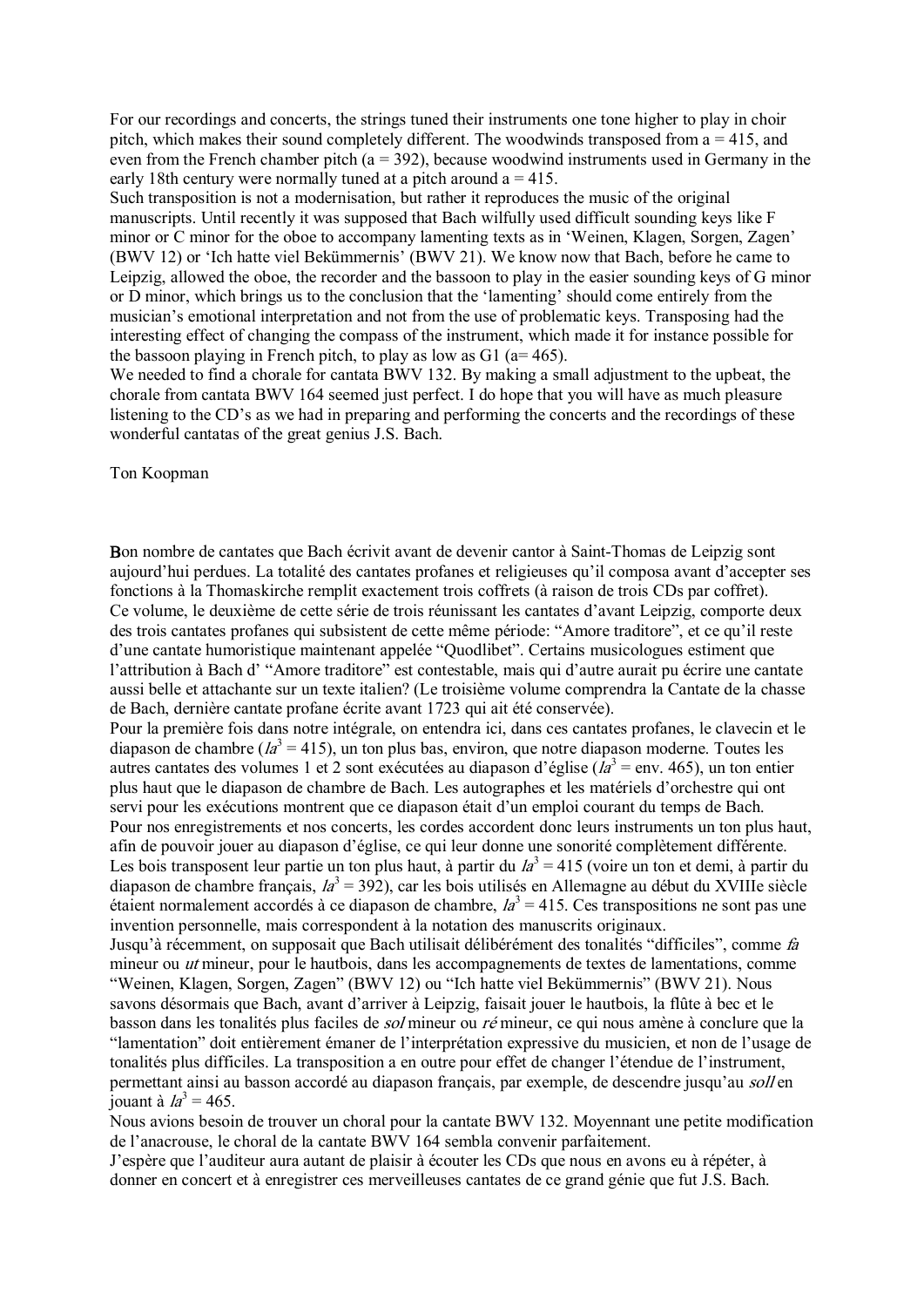Ton Koopman Traduit par Denis Collins

Viele der Kantaten, die Bach schrieb, bevor er in Leipzig zum Thomaskantor berufen wurde, sind verlorengegangen. Die Gesamtheit der geistlichen und weltlichen Kantaten, die vor seiner Ernennung an der Thomaskirche entstanden, füllt genau drei Sets zu je drei CDs.

Der vorliegende Set ist der zweite dieser Reihe; er enthält auch zwei von den drei noch existierenden weltlichen Kantaten aus der vorLeipziger Zeit. Es sind dies Amore Traditore und die uns erhalten gebliebenen Fragmente einer heute Quodlibet genannten humoristischen Kantate. Einige Musikwissenschaftler ziehen Bachs Autorschaft an Amore Traditore in Zweifel; doch wer sonst hätte diese berückende, unglaublich schöne dreisätzige Kantate auf einen italienischen Text schreiben können? (Die dritte der oben, erwähnten, vor 1723 entstandenen weltlichen Kantaten, genannt Jagdkantate, ist in Set III enthalten).

Zum ersten Mal in diesem Zyklus kommen das Cembalo und der Stimmton a = 415 zu Gehör, der etwa um einen halben Ton tiefer liegt als der moderne Normstimmton. Alle übrigen Kantaten der Sets I und II sind in dem sog. Chorton ( $a = ca$ . 465) eingespielt, der einen Ganzton höher liegt als Bachs Kammerton. Aus Autographen und zu Bachs Zeiten benutztem Orchestermaterial wissen wir, daß dieser Stimmton damals üblich war.

Um dies für unsere Konzerte und Aufnahmen zu ermöglichen, stimmen die Streicher ihre Instrumente einen Ton höher, so daß sie im Chorton spielen, wodurch ein völlig anderer Klang entsteht. Die Holzbläser transponieren ausgehend von a = 415, je selbst vom französischen Stimmton a = 392, denn die in Deutschland im frühen 18. Jahrhundert verwendeten Holzblasinstrumente waren normalerweise auf ca.  $a = 415$  eingestimmt.

Diese Transpositionen habe nicht ich erfunden; wir haben sie so übernommen, wie sie in den Originalmanuskripten vorgeschriebenen sind.

Noch vor kurzem hat man angenommen, Bach habe absichtlich in schwer zu spielenden Tonarten wie f-Moll oder c-Moll geschrieben, wenn er klagende Texte wie etwa in "Weinen, Klagen, Sorgen, Zagen" (BWV 12) oder "Ich hatte viel Bekümmernis (BWV 21) der Oboe zu begleiten gab. Heute wissen wir, daß Bach vor seiner Leipziger Zeit für Oboe, Blockflöte und Fagott durchaus auch in den leichter zu spielenden Tonarten g-Moll oder d-Moll komponierte. Daraus dürfen wir schließen, daß das 'Lamentieren' einzig und allein durch die gefühlvolle Interpretation des Instrumentalisten hervorgerufen wird, nicht aber durch die Verwendung von schwierigeren Tonarten. Die Transposition bewirkt auch, daß der Ambitus des Instruments verändert wird, so daß es zum Beispiel dem im französischen Kammerton spielenden Fagott möglich ist, das sehr tiefe G, zu erreichen (a = 465). Für die Kantate BWV 132 mußten wir einen Choral finden. Mit einer kleinen Änderung im Auftakt erschien uns hierfür der Choral der Kantate BWV 164 hervorragend geeignet.

Ich wünsche Ihnen beim Zuhören dasselbe Vergnügen, das uns die Konzertaufführungen und die Einspielung dieser wundervollen Kantaten des überragenden Genies J.S. Bach bereitet haben.

Ton Koopman Übersetzung: I. Trautmann

This second volume of our complete cycle of Bach's cantatas contains works drawn from two different groups: eight church cantatas from the composer's Weimar years, the majority of which were written for the Weimar Schloßkirche (BWV 18, 12, 61, 132, 152, 172, 182 and 199), and two secular works from his preLeipzig period (BWV 203 and 524).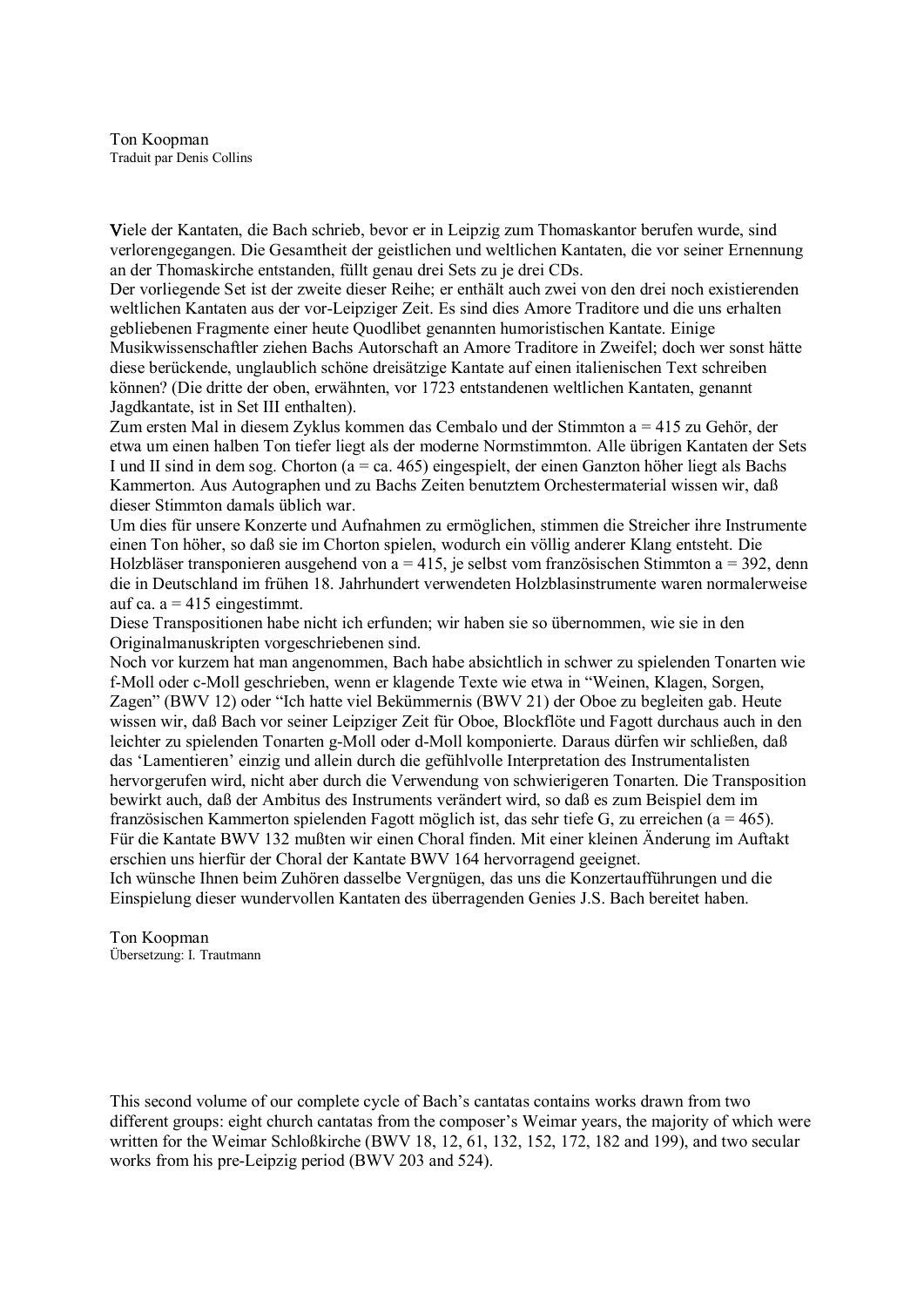Acclaimed from an early age as a keyboard virtuoso, Bach none the less longed to extend his field of interest and write concertato vocal music, but in neither Arnstadt nor Mühlhausen was the ambitious young musician able to achieve this aim: only with his appointment as organist and chamber musician to Duke Wilhelm Ernst of Weimar was he able to fulfil his ambition, although even here he had to wait until the desired opportunity presented itself, since responsibility for music in the Weimar Schloßkirche still lay in the hands of the elderly Kapellmeister Johann Samuel Drese. (Unfortunately, none of Drese's cantatas or other vocal or instrumental works has survived, so that it is impossible to draw comparisons with Bach's own contributions to these genres). In consequence, Bach devoted most of his compositional energies to writing organ works during his early years in Weimar. In the autumn of 1713, Bach was invited to apply for the post of organist and music director at the Marktkirche in Halle in succession to Handel's teacher, Friedrich Wilhelm Zachow. Bach was honoured to accept the invitation and in doing so made it clear that he was keen to extend his activities. Under Zachow, who had created a respectable repertory of sacred works of the most varied genres, including a large number of church cantatas, music in Halle had flourished and reached a level that offered Bach an area of responsibility that he evidently found attractive. This was especially true of the cantata, then the most modern sacred genre, the essential formal elements of which recitative and aria had been taken over from Italian opera. Until now Bach had written cantatas only on special occasions and in exceptional cases, but their outstanding qualities must have led his contemporaries to conclude that he possessed an outstanding gift for this particular type of composition. Presumably the Halle pastor, Johann Michael Heineccius, who had actively supported Bach's candidature, was familiar with the Weimar organist's existing cantatas or was at least aware of his interest. Heineccius himself wrote the words of a number of cantatas, at least two of which were set by Bach, although only BWV 63 has survived. In the wake of his application to succeed Zachow, Bach was required to travel to Halle in early December 1713 in order to provide a demonstration of his skills on the organ. He was also expected to write a cantata on the spot, for which purpose he was locked away in a room with a text by Heineccius. Bach passed both parts of the test and on 13 December was offered the post of organist by the Halle consistory. The contract appointing him organist at the Marktkirche was sent to him in January 1714. All his expenses were paid, including accommodation at the best hotel in the town, Zum goldenen Ring, where, according to the landlord's invoice, food, tobacco and spirits were lavished on him. Unfortunately, we do not know the piece that Bach wrote on this occasion in his hotel room in Halle and then went on to perform in the Marktkirche. The oft-repeated claim that it was Cantata 21, *Ich hatte viel Bekümmernis*, cannot be substantiated, and it would appear that, like so many other works by the composer, the test-piece in question has simply not survived. Although Bach was offered the post in Halle, he chose not to accept it. In early March 1714 the Duke of Weimar improved his position at Court by appointing him Konzertmeister "at his most humble request", with a handsome increase in salary and with the express wish that he should -perform new works every month". Implicit in this condition was the obligation to provide the Court with a regular supply of cantatas, a challenge that Bach had long been passionately interested in accepting. It was his application for the post in Halle that had laid the foundations for this welcome new development. The result was an initial, and highly impressive, series of vocal works produced at regular monthly intervals for the Sundays and feastdays in the Church calendar. Bach's years in Cöthen from 1717 to 1723 brought with them an interruption to his composition of church cantatas, and it was not until he took up his appointment as Thomaskantor in Leipzig in 1723 that he again had an opportunity to devote himself, on a far greater scale than before, to the composition of church cantatas, oratorios and Masses.

The first cantata to be written under these new auspices was BWV 182, Himmelskönig, sei willkommen, which Bach performed for the first time in the Weimar Schloßkirche on 25 March 1714, only a few weeks after his appointment as Konzertmeister. Bach was also clearly determined that his new cantatas should be performed to the highest possible standards, since he persuaded the authorities to allow rehearsals to take place, not in the Kapellmeister's lodgings as hitherto, but in the chapel itself. In doing so, he was no doubt influenced by the fact that these new works demanded a greater degree of preparation than had been the case until then.

BWV 182 was followed by further works at more or less regular four-weekly intervals. With them, Bach prepared the way for his assault on the cantata as a genre, which he now began to exploit with systematic resolve. Although the series of cantatas that he wrote in Weimar between 1714 and 1717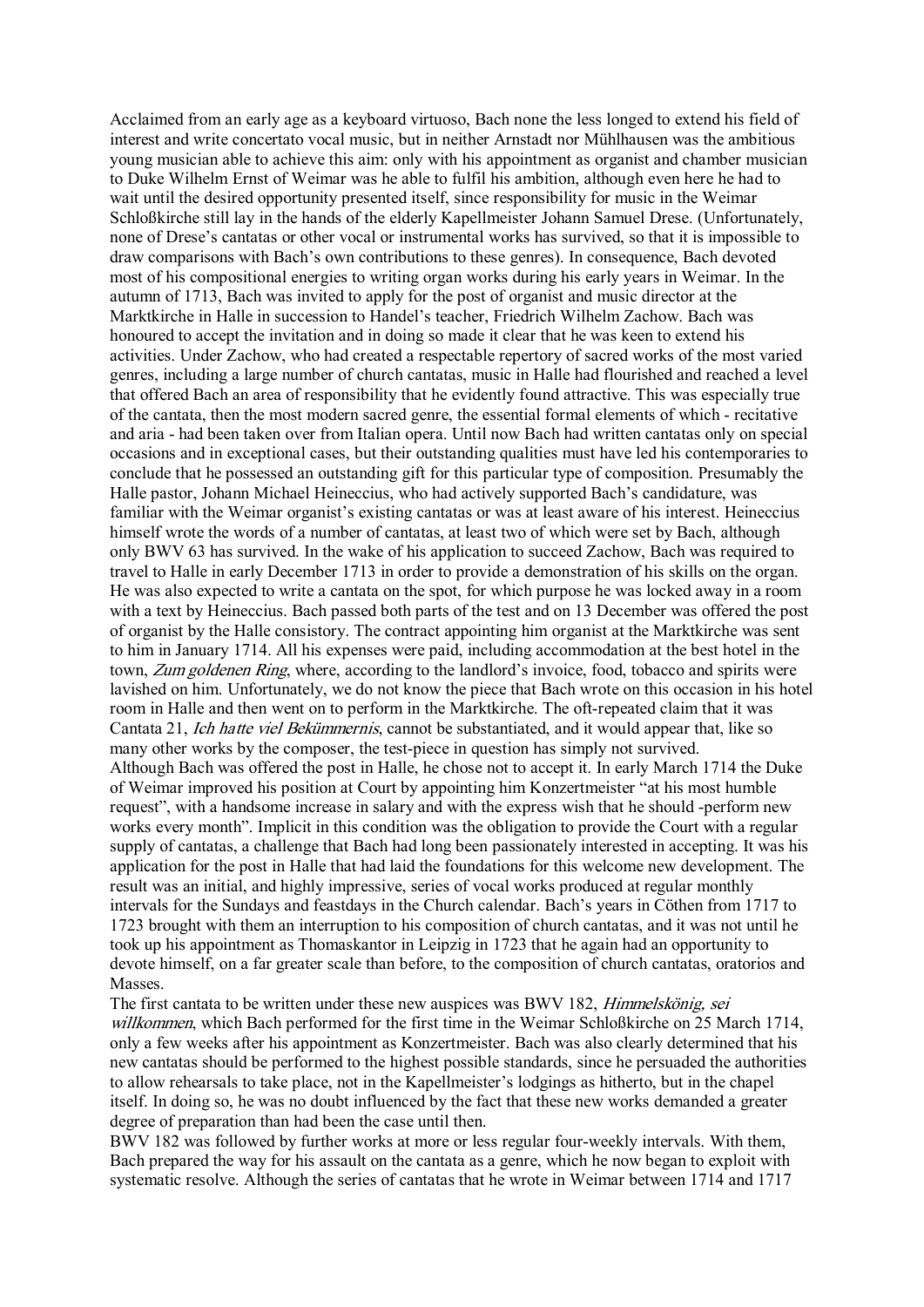has not survived in its entirety, the twenty or so works that have come down to us are none the less representative. The majority are settings of texts by the Weimar Court poet Salomo Franck, who published two anthologies of cantata texts during Bach's period in office, each devoted to a complete liturgical year. The first appeared in 1715 under the title Evangelisches / Andachts-Opffer / ... / in geistlichen Cantaten / welche anf die ordentliche / Sonn- und Fest-Tage / in der ... Hof-Capelle zur / Wilhelmsburg A[nno] 1715 zu musiciren (Evangelical Devotional Offering in the form of sacred cantatas to be performed at ordinary Sunday and feastday services at the Court Chapel at Wilhelmsburg in 1715). The second was published in 1717 and bore the title *Evangelische / Sonn- und* Fest- / Tages-Andachten / ... / Zur / Fürstl. Sächsis. Weimarischen Hof-Capell-Music / in Geistlichen Arien (Evangelical Devotions for Sundays and feastdays in the form of sacred arias for the Court Chapel of the Prince of SaxeWeimar). Bach's collaboration with Franck was important not least because it familiarised him with the principle of setting annual cycles of cantatas, but, however productive their partnership, it was by no means unique: among other poets whose texts Bach set at this time were Georg Christian Lehms and Erdmann Neumeister. It was Neumeister who in 1700 had given an important new sense of direction to what was then the novel genre of the madrigalesque cantata with his Cantaten statt einer Kirchen-Music.

Whereas the words of Bach's pre-Weimar cantatas are based almost exclusively on passages from the Bible and existing hymns, the works written in Weimar from 1714 onwards all share the same modern cantata form made up of the following elements: 1) Biblical dicta in the form of lines from the Bible generally involving choral settings; 2) recitatives for vocal soloists, set to newly written words with no fixed metre or rhyme scheme; 3) vocal arias set to new words with fixed metre and rhyme scheme and generally adopting the formal model ABA, i.e., da capo form; and 4) a chorale, chiefly set as a final choral movement. The various sections could be treated in different ways, allowing the poet a variety of possibilities and the composer a literally infinite number of musical opportunities, which Bach seized with both hands. His keenness to exploit the genre's potential is clear not only from the wide range of vocal and instrumental combinations that be uses but, more particularly, from the unparalleled richness of his musical invention, the variety of his expressive themes, the subtle way in which he elaborates them, and the astonishing wealth of his formal ideas and compositional techniques.

Such wealth and variety were not the product of a lengthy development but are typical features of Bach's sacred and secular vocal works from the very outset, even if only an insignificantly small number of secular vocal works has survived from the period before 1717. (The works in question are the early Quodlibet BWV 524, which exists in only fragmentary form, and the Hunting Cantata BWV 208). Not until he took up his appointment in Cöthen did Bach begin to write secular cantatas on a more regular basis, an activity that he resumed in Leipzig, largely in the context of his conductorship of the city's collegium musicum, which he took up in 1729. The two secular works included in this second volume of Bach's complete cantatas date from two very different periods and served wholly different functions: BWV 524 is one of Bach's earliest vocal works and is an example of the art of musical entertainment that has little to do with the cantata as a genre, while BWV 203 was probably written in Cöthen and is indebted to the tradition of the Italian secular cantata.

"Weinen, Klagen, Sorgen, Zagen" BWV 12 was written in Weimar for the third Sunday after Easter (22 April) 1714. The unknown poet (perhaps Salomo Franck) has used a passage from the Acts of the Apostles (14:22) for the second movement and a stanza from Samuel Rodigast's hymn Was Gott tut, das ist wohlgetan (1674) for the seventh movement. The quotation from the chorale Jesu, meine Freude in the sixth movement is Bach's own idea.

Not all the sources of BWV 12 have survived: apart from the autograph score, which bears the title "Concerto a 1 Oboe, 2 Violini, 2 Viole, Fagotto è 4 Voci coll' Organo", we have only a handful of performing parts, some of which date from the Weimar period, while others were prepared in Leipzig, where Bach revived the work in 1724. The *ciaconna* that forms the first part of the opening chorus was recycled in around 1748. when it was reworked as the "Crucifixus" of the B minor Mass.

"Gleichwie der Regen und Schnee vom Himmel fällt" BWV 18 is a setting of a text for Sexagesima from Erdmann Neumeister's collection, *Geistliches Singen and Spielen* (Gotha 1711). The second movement quotes from Isaiah 55:10-11, while the third includes passages from Psalm 118:25 and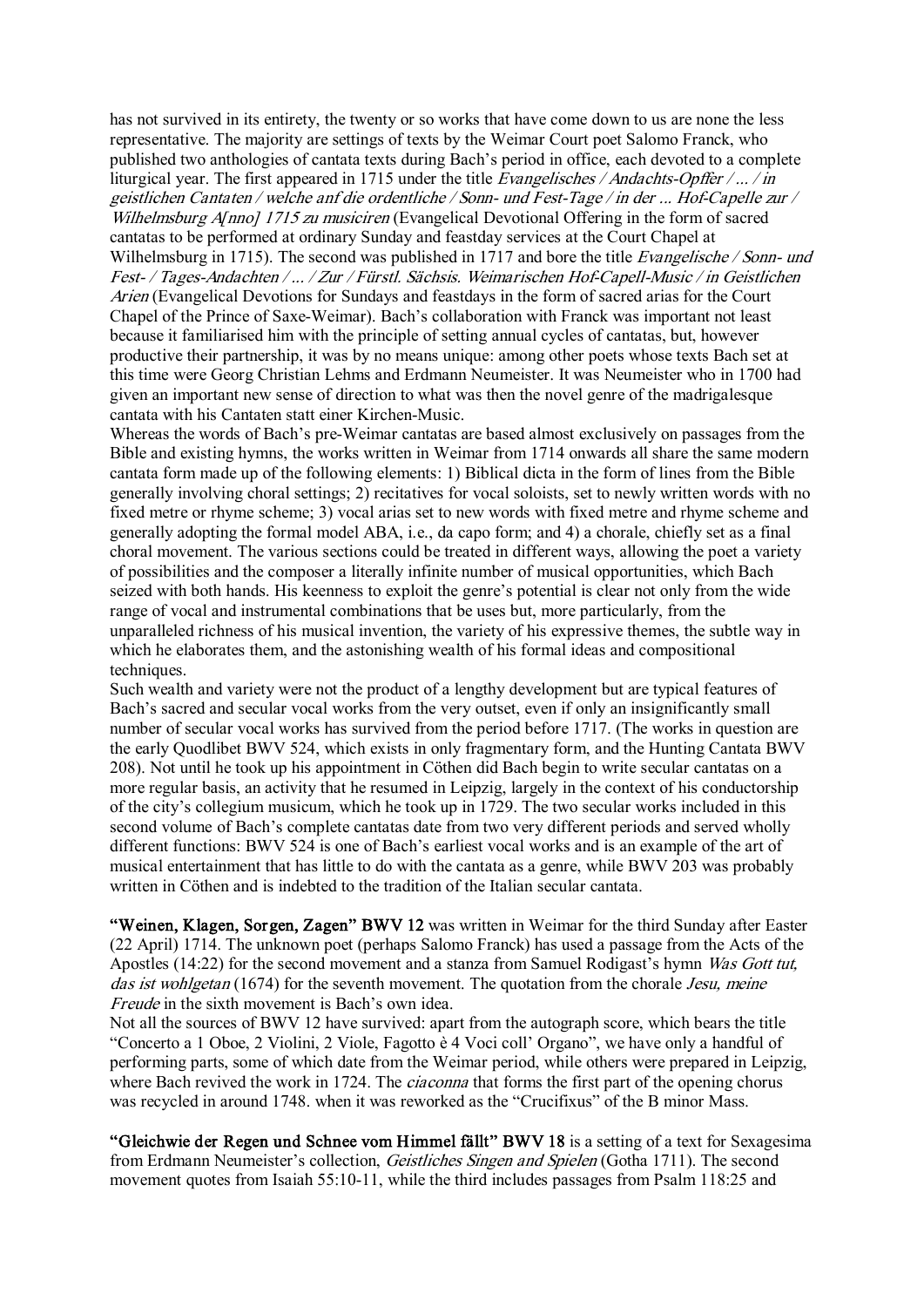from Luther's German Litany of 1528/29. The fifth movement is a setting of the eighth stanza from Lazarus Spengler's Durch Adams Fall ist ganz verderbt of 1524. In the third movement the liturgical melody from the Litany is set antiphonally, with the prayer of the precentor (soprano) followed by similar appeals on the part of the chorus (literally, "Hear us, good Lord God"). The final movement is one of Bach's first four-part chorale settings.

The original performing material has survived and allows us to date the work to 1713, making BWV 18 one of the few vocal works written before Bach's appointment as Konzertmeister in Weimar. It is distinguished, not least, by the fact that it is scored, *inter alia*, for four violas and continuo. The work was revived in Leipzig in 1724, when Bach took the opportunity to add two recorders.

"Nun komm, der Heiden Heiland" BWV 61 was written for the first Sunday in Advent (2 December) 1714 to words from Erdmann Neumeister's Geistliche Poesien (Frankfurt 1714). The words of the fourth movement are taken from the Book of Revelations 3:20, while those of the first movement come from Luther's hymn Nun komm, der Heiden Heiland of 1524. For the sixth movement, the *Abgesang* from the final stanza of Philipp Nicolai's hymn Wie schön leuchtet der Morgenstern (1599) has been used.

Bach's autograph score has survived. Apart from a single bassoon, the work is scored for strings alone. (Two violas in addition to the usual violins suggest French influence). The opening movement is cast in the form of a French-style overture, thereby signalling the start of the church year. An early example of the inclusion of a chorus in a French overture is found in Agostino Steffani's opera Henrico Leone, first staged in Hanover in 1689, which may have served as Bach's model. Bach included BWV 61 in his first cycle of cantatas in Leipzig, taking the opportunity to enter the order of the Leipzig service in his copy of the score.

"Erschallet, ihr Lieder" BWV 172 was written for Whitsunday. The year is uncertain, but is believed to be 1714. The words, by an unknown poet (possibly Salomo Franck), include a passage from St John's Gospel (14:23) in the second movement and a stanza from Philipp Nicolai's Wie schön leuchtet der Morgenstern of 1599.

Most, but not all, of the original performing material has survived and indicates that Bach performed the work in Cöthen - presumably after  $1717$  - and again in Leipzig, in 1724, when minor changes were made to the instrumentation and the whole work transposed to D major. At later performances, the original key of C major was restored. The lavish forces on which the cantata draws reflect the importance of the Whitsun festival. The original Weimar forces cannot be reconstructed with absolute certainty: although it is clear, for example, that no transverse flute was involved, it remains an open question whether and where a recorder may be used in its place.

"Bereitet die Wege, bereitet die Bahn" BWV 132 was written in Weimar for the fourth Sunday in Advent, which in 1715 fell on 22 December. The words are taken from Salomo Franck's Evangelisches Andachts-Opffer (Weimar 1715). Franck's libretto concludes with a stanza from Elisabeth Creutziger's Herr Christ, der einig Gotts Sohn of 1524, but this has not survived in Bach's setting.

The original score is extant and includes the date 1715 in Bach's own hand. Although the title states that the work is scored for "Concerto ... à 9", it contains no nine-part ensemble. On the other hand, every singer has at least one solo, including elaborate arias for soprano, alto and bass. The chorus is required only in the final chorale, which, for the present recording, has been taken over, suitably transposed, from Cantata 164.

"Himmelskönig, sei wilIkommen" BWV 182 was first performed on Palm Sunday (25 March) 1714, which was also the Feast of the Annunciation. As such, it was Bach's first cantata following his appointment as Konzertmeister, with his obligation to "perform new works every month". The librettist is unknown, but may have been Salomo Franck. Among the sources on which he drew are Psalm 40:8-9 for the third movement and a strophe from Paul Stockmann's Jesu Leiden, Pein und Tod (1633) for the seventh.

The original sources of Cantata 182 have survived virtually complete and reflect the work's vicissitudinous performing history under Bach himself. He appears to have revived it not only in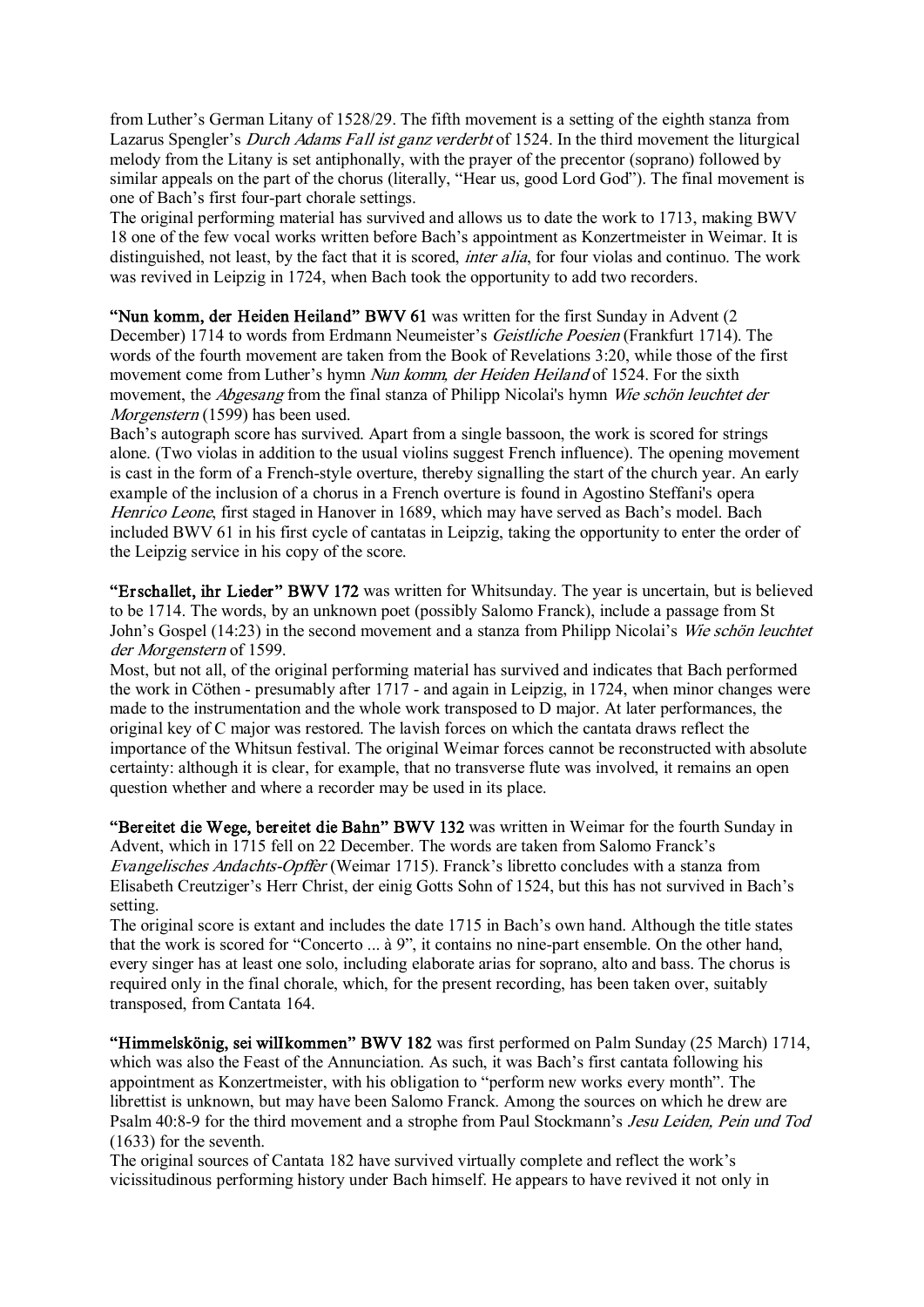Weimar but also on several later occasions in Leipzig in 1724 and again around 1728, each time with often radically different forces. Although scored for relatively modest resources, its musical form is remarkably elaborate, a circumstance that attests to the ambitions of the newly installed Weimar Konzertmeister: 1) sinfonia with concertante recorder and violin; 2) choral fugue; 3) recitative and arioso; 4) bass aria with string accompaniment; 5) alto aria with solo recorder; 6) tenor aria with continue; 7) choral fantasy; and 8) final chorus.

"Tritt auf die Glaubensbahn" BWV 152 was written in Weimar in 1714 and first performed on the first Sunday after Christmas (30 December). It is a setting of words by Salomo Franck taken from his Evangelisches Andachts-Opffer, which was not published until the following year. The work is cast in the form of an allegorical dialogue between the Soul and Christ, which in Bach's setting are taken by soprano and bass respectively.

The autograph score of the work has survived and lists the forces for which it is written. As in BWV 18, they are somewhat unusual: "Concerto à 1 Flaut. 1 Hautb. 1 Viola d'Amour. 1 Viola da Gamba. Sopr. è Baßo coll' Organo." The colourful and delicate effects achievable with these forces are amply exploited in the introductory sinfonia, the second part of which is a fugue whose subject was also used in the fugue from the Prelude and Fugue in A major BWV 536.

"Mein Herze schwimmt im Blut" BWV 199 was probably written in 1713 for the eleventh Sunday after Trinity and thus predates Bach's appointment as Konzertmeister in Weimar. The words are taken from Georg Christian Lehms' Gottgefälliges Kichen-Opffer, first published in Darmstadt in 1711, where they are specifically ascribed to the eleventh Sunday after Trinity. Since they are only loosely connected with this particular date in the church calendar, however, it is entirely conceivable that Bach wrote this solo cantata for some other liturgical, or non-liturgical, occasion. The sixth movement is a setting of a stanza from Johann Heermann's hymn Wo soll ich fliehen hin of 1630.

Virtually all the original sources of BWV 199 have survived and reflect the work's performing history. The title of the autograph score. "Cantata a Voce Sola", refers to the solo character of this eight movement work and implicitly draws attention to the composer's astonishing skill in his treatment of his vocal soloists, the writing for whom is highly differentiated. A range of different time-signatures in the great arias (4/4, 3/4 and 12/8) and graded tempo markings (the second movement is an Adagio, the fourth and sixth are marked "Andante" and the eighth is an Allegro) clearly suggest Bach's intention of showing off the range of his musical expression. Among the instruments, the oboe and viola are given special prominence, with extended obbligato writing for each of them in the second and sixth movements respectively. Cantata 199 is known to have been performed on several occasions during Bach's years in Weimar, Cöthen and Leipzig, sometimes in C minor, sometimes in D minor. The forces were also modified, with the obbligato viola part in the sixth movement being taken by a cello in Weimar, by a viola da gamba in Cöthen around 1720 and possibly by a violoncello piccolo in Leipzig.

"Amore traditore" BWV 203 is a setting of words by an unknown poet for an unknown occasion. The three-movement structure (aria-recitative-aria) is typical of the Italian solo cantata. None of the original sources has survived, and even the oldest known copy is no longer extant, although we know that it dated from the first half of the 18th century and that it bore the title "Cantata a Voce solo e Cembalo obligato di Giov. Seb. Bach". It is also possible to conclude on the basis of what we know about this copy that the work itself was written before 1723, a dating confirmed by internal evidence, inasmuch as the writing for the obbligato harpsichord points stylistically to Bach's period as Kapellmeister in Cöthen. It may not be unimportant in this context that Bach's predecessor in Cöthen, Augustin Reinhard Stricker, wrote and published Italian solo cantatas, suggesting that the genre enjoyed a certain popularity in Cöthen. Italian singers were not normally available during Bach's incumbency in Cöthen, but one could perhaps imagine him writing BWV 203 for a guest appearance in some other centre such as Karlsbad.

The Quodlibet BWV 524 survives only in fragmentary form: the first and last sides of Bach's autograph score, which was written in Mühlhausen no later than the middle of 1708, are no longer extant. The fragment begins with the final word of the missing opening section and ends with the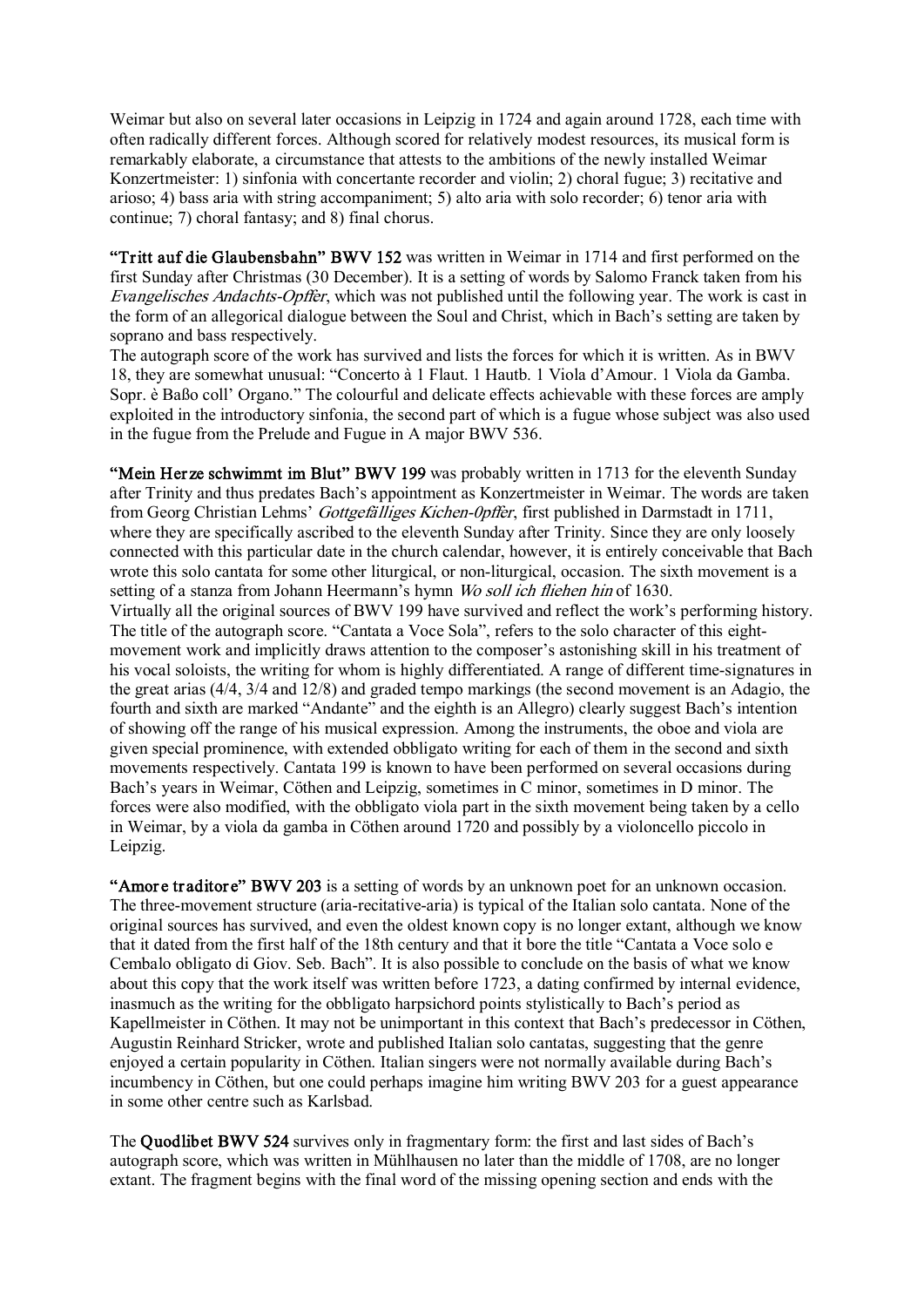words "Ei, was ist das vor eine schöne Fuge" a reference to the preceding fugue. Without the beginning and ending of the piece, it is difficult to make any categorical statements about its overall fourpart musical structure. The title, Quodlibet, is not original but relates to the mixture of texts of various provenance, which do not form a coherent whole and which alternate linguistically between German and Latin. The text - the authorship of which is not known - teems with quotations, parodistic interpolations (the Latin passage "Dominus Johannes" is set psalmodically) and a plethora of coarse and concrete allusions (a battleship, two solar elipses, India, Austria, Brabant and so on) whose individual meaning is often obscure, not least because the purpose of the work remains unclear. It may have been written for a wedding in academic circles and perhaps contains references to Bach's circle of family and friends.

## Appendix: Alternative versions of individual movements

BWV 182, movements 1 and 7: For later revivals of this cantata, Bach made various changes to the instrumentation, changes that were no doubt dictated by the acoustic conditions in Leipzig's vast hall churches. For the first revival on 25 March 1724, he limited himself to enlarging the continuo group, and it was not until around 1728 that he added an oboe to the existing forces, an addition that particularly affects the interplay between the two concertante voices in the Sonata (movement 1). The involvement of the oboe also has tonal implications for the seventh movement - quite apart from the addition of a 16' double bass.

BWV 18 movements 1 and 5: In the present recording, Cantata BWV 18 is performed in the version with recorders, a version that involves subtle changes of timbre in the instrumental textures. The recorders may have been added as early as Weimar, and certainly they are present in the Leipzig version. None the less, the cantata was originally conceived without woodwinds. It is Bach's only work for four violas, their dark-toned colouring lending the piece a unique tonal quality admirably illustrated by these two movements.

Christoph Wolff Translated by Stewart Spencer

## Johann Sebastian Bach (1685-1750): Chronology of preLeipzig vocal works

| December: competes for post of organist at Marktkirche in Halle in succession to |
|----------------------------------------------------------------------------------|
|                                                                                  |
| 2 March: appointed Konzertmeister with contractual obligation to perform monthly |
| June: appointed organist and chamber musician to the Ducal Court in Weimar       |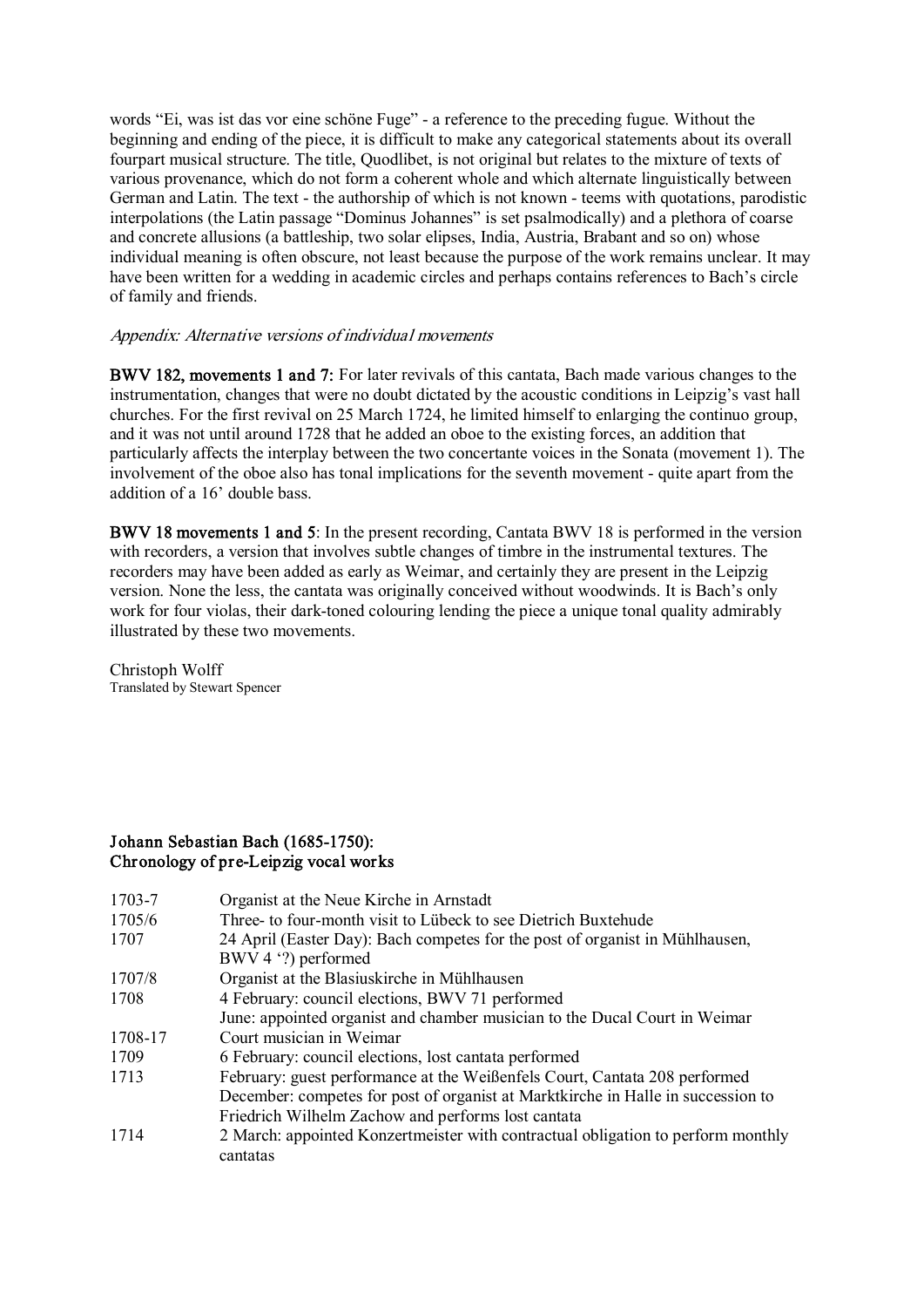|         | March: cantata rehearsals transferred from the Kapellmeister's lodgings to the                                     |
|---------|--------------------------------------------------------------------------------------------------------------------|
|         | Schloßkirche                                                                                                       |
|         | 25 March (Palm Sunday): Bach superintends the first performance of a cantata                                       |
|         | (BWV 182) in his new capacity as Konzertmeister                                                                    |
| 1715    | Salomo Franck publishes his <i>Evangelisches Andachts-Opffer</i> in Weimar                                         |
|         | August-October: no cantatas performed during period of national mourning following<br>death of Prince Johann Ernst |
| 1717    | Salomo Franck publishes his Evangelische Sonn- und Fest-Tages-Andachten in                                         |
|         | Weimar                                                                                                             |
|         | 26 March: lost Passion performed in Gotha Schloßkirche                                                             |
|         | 5 August: appointed Court Kapellmeister in Cöthen                                                                  |
|         | 2 December: dismissed from post in Weimar following three weeks' imprisonment for                                  |
|         | repeatedly asking to be relieved of his appointment                                                                |
|         | December: takes up appointment in Cöthen                                                                           |
| 1717-23 | Kapellmeister to Prince Leopold of Cöthen                                                                          |
| 1718    | May-June: visits Karlsbad with Prince Leopold and members of the Court orchestra                                   |
| 1720    | May-July: visits Karlsbad with Prince Leopold and members of the Court orchestra                                   |
|         | November: competes for post of organist at Jacobikirche in Hamburg, revival of                                     |
|         | BWV 21(?)                                                                                                          |
| 1722    | December: applies for cantorate at Leipzig in succession to Johann Kuhnau                                          |
| 1723    | 7 February (seventh Sunday before Easter): competes for Leipzig cantorate and                                      |
|         | performs BWV 22 and 23.                                                                                            |
|         |                                                                                                                    |

Christoph Wolff Translated by Stewart Spencer

Die 2. Folge der Gesamteinspielumg der Bach-Kantaten enthält Werke aus zwei verschiedenen Gruppen: acht geistliche Kantaten der Weimarer Zeit, zumeist für die Weimarer Schloßkirche komponiert (BWV 18,12, 61, 132, 152, 172, 182 und 199) sowie zwei weltliche Werke der vor Leipziger Zeit (BWV 203 und 524).

Was Bach in Arnstadt und Mühlhausen nicht ermöglicht wurde, nämlich vom Orgel- und Clavier-Virtuosen zum Komponisten von konzertierender Vokalmusik aufzusteigen, erhoffte der junge und ehrgeizige Musiker von seiner neuen Stelle als Hoforganist und Kammermusicus am Fürstlichen Hof zu Weimar. Doch auch hier mußte er zunächst warten, bis ihm die erwünschte Gelegenheit geboten wurde. Denn verantwortlich für die Musik in der Weimarer Schloßkirche war der alternde Kapellmeister Johann Samuel Drese, von dem sich allerdings weder Kantaten noch sonstige Vokal oder Instrumentalwerke erhalten haben, die einen Vergleich mit Bach erlaubten. So konzentrierte sich der Hoforganist Bach in den ersten Weimarer Jahren hauptsächlich auf das Komponieren von Orgelwerken.

Im Herbst 1713 wurde Bach eingeladen, sich um die Nachfolge von Friedrich Wilhelm Zachow, dem Lehrer Händels, als Organist und Musikdirektor der Marktkirche zu Halle zu bewerben. Bach nahm die ehrenvolle Einladung an und bekundete dadurch, daß er ein Interesse an einer Erweiterung seines Aufgabenbereiches besaß. Unter Zachow, der ein beachtliches Repertoire von geistlicher Musik der verschiedensten Gattungen - darunter auch eine Vielzahl an Kirchenkantaten - geschaffen hatte, war die Hallenser Musikpflege aufgeblüht und hatte ein Niveau erreicht, das Bach ein offenbar attraktives Wirkungsfeld bot. Dies galt zumal für die Kantate, die damals modernste Gattung der Kirchenmusik, deren wesentliche Formteile (Rezitativ und Arie) aus der italienischen Oper entlehnt worden waren. Bislang hatte Bach nur bei besonderen Gelegenheiten und in Ausnahmefällen Kantaten komponiert, deren ungewöhnliche Qualität jedoch darauf schließen ließ, daß er gerade auch für diese Art der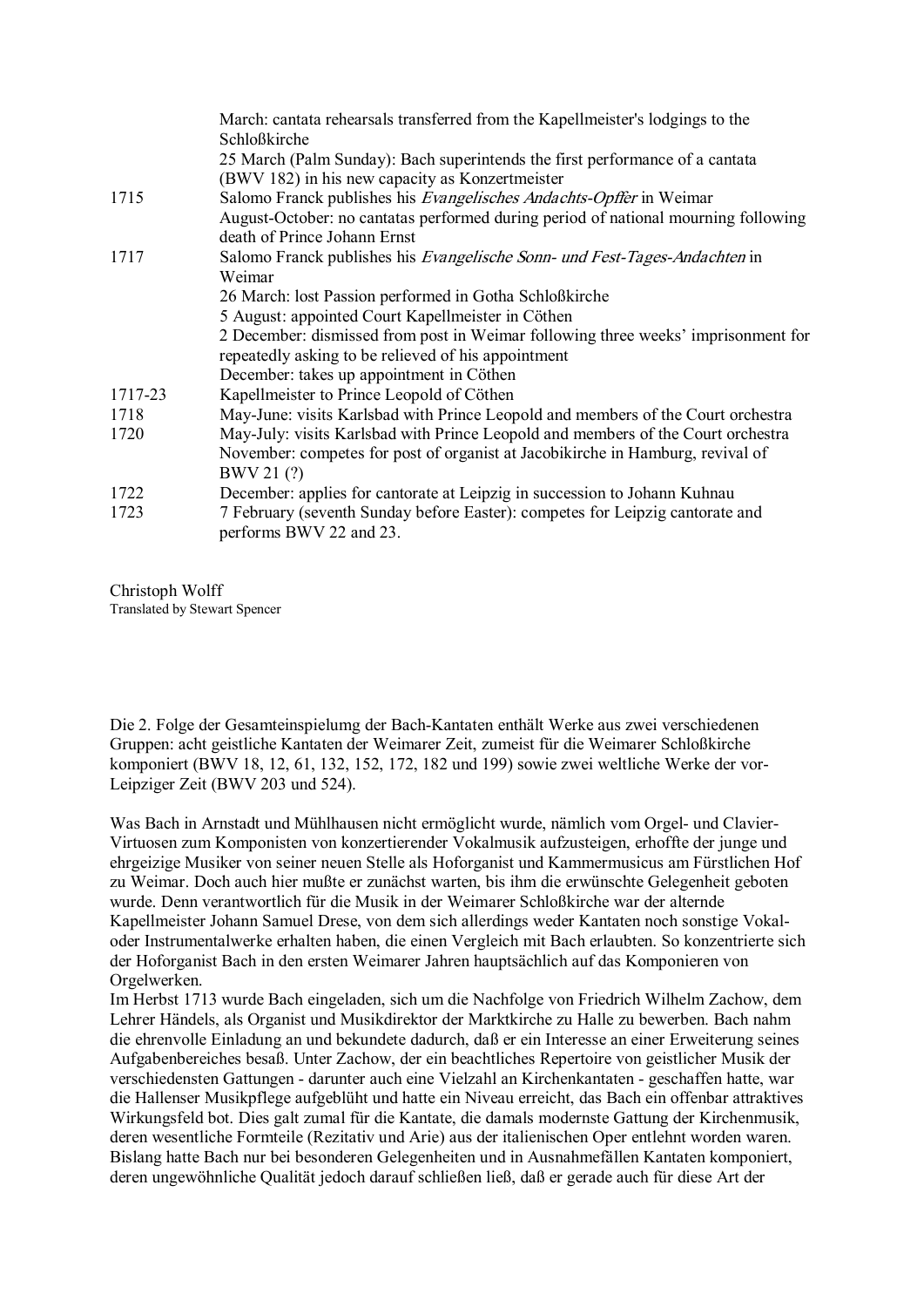Komposition eine herausragende Begabung besaß. Vermutlich kannte der Hallenser Pfarrer Johann Michael Heineccius, der Bachs Kandidatur besonders unterstützte, entsprechende Werke des Weimarer Organisten oder er wußte um dessen Interessen. Heineccius selbst betätigte sich als Dichter von Kantatentexten, von denen Bach mindestens zwei vertonte (erhalten ist nur BWV 63). Bachs Bewerbung um die Zachow-Nachfolge führte dazu, daß er Anfang Dezember 1713 von Weimar nach Halle reiste, um dort die verlangte Organistenprobe abzulegen. Dazu gehörte auch, daß er an Ort und Stelle auf einen Text von Heineccius in Klausur eine Kantate zu komponieren hatte. Bach legte die Probe erfolgreich ab, wurde am 13. Dezember vom Konsistorium gewählt und erhielt im Januar 1714 die Bestallungsurkunde für die Stelle an St.Marien. Man bezahlte ihm die Aufenthaltskosten anläßlich seiner Reise, bei der man ihn im Gasthof "Zum goldenen Ring", dem besten Hotel der Stadt, logieren ließ und ihn - laut Rechnung des Wirtes - mit Speisen, Tabak und Branntwein bewirtete. Leider ist nicht bekannt, welches Stück Bach damals in seinem Hallenser Gasthauszimmer komponierte und dann in der Marktkirche zur Aufführung brachte. Die oft geäußerte Annahme, es handele sich um die Kantate "Ich hatte viel Bekümmernis" BWV 21, läßt sich nicht erhärten; wahrscheinlich ist das Probestück - wie so viele andere Werke Bachs - nicht erhalten geblieben. Bach hat die ihm angetragene Nachfolge Zachows nicht angetreten. Der Weimarer Herzog besserte noch Anfang März 1714 Bachs Stellung bei Hofe auf, indem er ihn "auf sein unterthänigstes Ansuchen" mit einer erheblichen Besoldungszulage zum Konzertmeister ernannte und ihm ausdrücklich die Aufgabe erteilte, "monatlich neue Stücke aufzuführen." Damit war nun in der Tat die regelmäßige Komposition von Kantaten verbunden, eine Aufgabe, an der Bach seit langem brennend interessiert war. Den Auftakt zu dieser willkommenen Entwicklung hatte die Hallenser Bewerbung geboten. In der Folge entstand dann in monatlichem Rhythmus eine erste und imponierende Serie von Vokalwerken für die Sonn- und Festtage des Kirchenjahres. Nach einer Unterbrechung der Produktion von Kirchenkantaten während der Zeit als Köthener Kapellmeister 171723, bot sich für Bach erst mit dem Leipziger Thomas-kantorat wieder die Möglichkeit, sich in nunmehr erheblich erweitertem Umfang dem Komponieren von Kirchenkantaten, Oratorien und Messen zu widmen. Die erste unter den neuen Auspizien geschriebene Kantate, "Himmelskönig sei willkommen" BWV 182, brachte Bach wenige Wochen nach seiner Ernennung, am 25. März 1714, in der Weimarer Schloßkirche zur Aufführung. Bach legte offenbar auch größten Wert auf die Qualität der Kantatenaufführungen, denn er setzte durch, daß die Kantatenproben von der Wohnung des Kapellmeisters in die Schloßkapelle verlegt wurden, und trug damit gewiß der Tatsache Rechnung, daß die neugeschaffenen Werke ein anderes Maß an Vorbereitung verlangten, als bislang üblich war. Auf BWV 182 folgten in einigermaßen regelmäßigem Abstand von etwa vier Wochen weitere Werke, mit denen sich für Bach ein Einstieg in die Gattung Kantate eröffnete, die er geradezu systematisch nutzte. Zwar ist das in Weimar zwischen 1714 und 1717 entstandene Kantaten-Repertoire nicht vollständig erhalten. Doch handelt es sich bei den überlieferten Werken immerhin um eine repräsentative Anzahl von über zwanzig Kantaten. Der Mehrzahl der Werke lagen Texte des Weimarer Hofdichters Salomon Franck zugrunde, der während Bachs Amtszeit zwei Sammlungen von Kantatentexten auf jeweils ein ganzes Kirchenjahr veröffentlichte: (1) "Evangelisches / Andachts opffer / ... / in geistlichen Cantaten / welche auf die ordentliche / Sonn- und Fest-Tage / in der ... Hof-Capelle zur / Wilhelmsburg A[nno] 1715 zu musiciren" (Weimar 1715) und (2) "Evangelische / Sonn und Fest- / Tages-Andachten / ... / Zur / Fürstl. Sächsis. Weimarischen Hof-Capell-Music / in Geistlichen Arien" (Weimar 1717). Neben der wichtigen und fruchtbaren Zusammenarbeit mit Franck, die Bach mit dem Prinzip der Komposition sogenannter Kantaten"Jahrgänge" vertraut machte, wandte sich der Komponist auch Vertonung von Texten anderer Dichter zu, darunter vor allem Georg Christian Lehms und Erdmann Neumeister. Neumeister war es übrigens, der im Jahre 1700 mit seinen "Cantaten statt einer Kirchen-Music" der neuen Art der madrigalischen Kantatendichtung wesentliche Impulse verliehen hatte.

Während die Texterundlage von Bachs Kantaten der vor-Weimarer Zeit fast ausschließlich aus Bibelwort und Choral bestand, ist den Weimarer Werken ab 1714 die moderne Kantatenform gemeinsam, und zwar mit den folgenden Bestandteilen: 1. biblisches Dictum (Bibelverse, zumeist als Chorsatz vertont), 2. Rezitativ (freie Dichtung ohne feste Metrik und Reimordnung, für Solostimme gesetzt), 3. Aria (freie Dichtung, mit gebundener Metrik, fester Reimordnung und vorwiegend im Formschema A-B-A = da capo Form, für Solostimme gesetzt), 4. Choral (meist als abschließender Chorsatz vertont). Die unterschiedliche Behandlung der verschiedenen Formteile erlaubt dem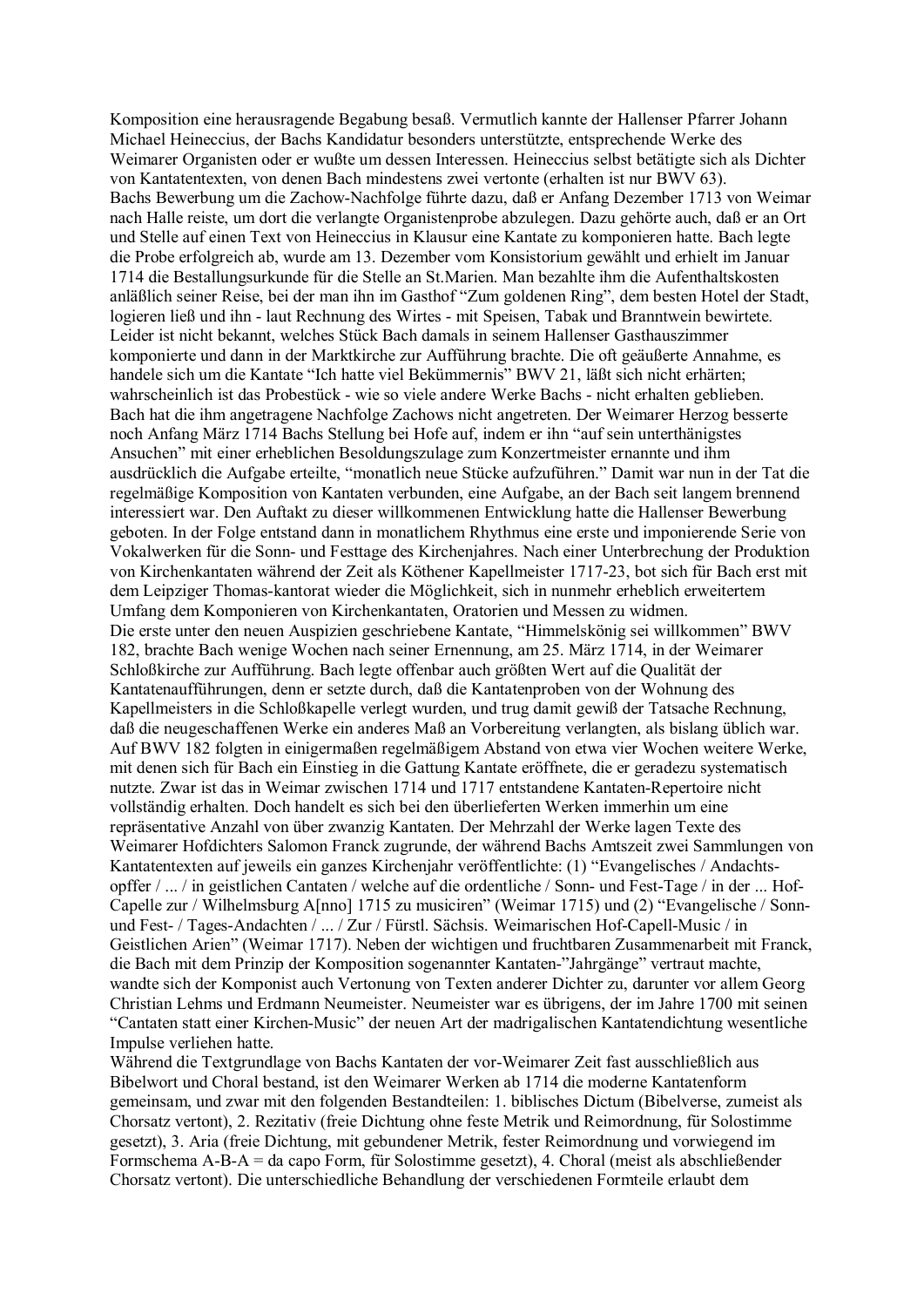Textdichter eine Vielzahl von Modifikationen und dem Komponisten ein schier unendliches Spektrum musikalischer Möglichkeiten, die Bach entsprechend ausnutzt. Dies geschieht nicht nur im Blick auf mannigfaltige vokale und instrumentale Besetzungsvarianten, sondern gerade auch im Blick auf einen beispiellosen musikalischen Erfindungsreichtum, die Verschiedenartigkeit ausdrucksvoller Themen, deren raffinierter Ausarbeitung, formaler Ideen und kompositionstechnischer Einfälle. Reichtum und Vielfalt des Bachschen Kantatenwerkes haben sich jedoch nicht erst im Laufe der Zeit entwickelt, sondern gaben seinen geistlichen Vokalwerken von Anfang an das Gepräge. Dies gilt gleichermaßen für das weltliche Repertoire, auch wenn sich aus der Zeit vor 1717 nur verschwindend wenige Vokalwerke erhalten haben (das fragmentarische frühe Quodlibet BWV 524 sowie die Jagdkantate BWV 208). Eine regelmäßigere Produktion von weltlichen Kantaten nimmt Bach in Köthen auf und setzt diese in Leipzig fort, vor allem im Zusammenhang mit seiner 1729 übernommenen Leitung des Collegium Musicum. Die beiden weltlichen Werke in dieser 2. Folge der Kantaten-Gesamteinspielung entstammen ganz verschiedenen Zeiten und dienen völlig verschiedenen Funktionen. BWV 524 zählt unter die frühesten Vokalwerke Bachs und ist ein Stück musikalischer Unterhaltungskunst, das mit der Gattung Kantate wenig gemein hat. BWV 203 (wohl der Köthener Zeit entstammend) handelt es sich um ein Werk, das der Tradition der italienischen weltlichen Kantate verpflichtet ist.

"Weinen, Klagen, Sorgen, Zagen" BWV 12, entstanden in Weimar zum Sonntag Jubilate (22. April) 1714. Der unbekannte Dichter (vielleicht Salomon Franck) übernimmt den Bibeltext Apostelgeschichte 14, 22 für Satz 2 und eine Choralstrophe aus S. Rodigasts "Was Gott tut, das ist wohlgetan" (1674) für Satz 7. Das Choralzitat in Satz 6 (Jesu, meine Freude) ist eine Idee des Komponisten.

Die Originalquellen des Werkes haben sich nicht ganz vollständig erhalten. Neben der autographen Partitur (Titel: "Concerto a 1 Oboe, 2 Violini, 2 Viole, Fagotto è 4 Voci coll' Organo") existieren lediglich einige der Aufführungsstimmen, ein Teil aus der Weimarer, ein anderer aus der Leipziger Zeit. Bach führte die Kantate 1724 in Leipzig wieder auf. Die Ciaconna von Satz 2 übernahm er um 1748 in die h-Moll-Messe und gestaltete sie zum Crucifixus um.

"Gleichwie der Regen und Schnee vom Himmel fällt" BWV 18 ist eine Vertonung eines Textes zum Sonntag Sexagesimae aus Erdmann Neumeisters Sammlung "Geistliches Singen und Spielen" (Gotha 1711). Satz 2 zitiert Jesaja 55, 1011; Satz 3 Einschübe aus Psalm 118, 25 sowie aus Luthers deutscher Litanei (1528-29). Satz 5: Strophe 8 des Liedes "Durch Adams Fall ist ganz verderbt" von L. Spengler (1524). Im dritten Satz erklingt die liturgische Melodie der Litanei in antiphonaler Weise: auf die Gebetszeilen des Vorsängers (Sopran) folgen die gleichlautenden Anrufungen des Chores ("Erhör uns, lieber Herre Gott"). Der Schlußsatz ist einer der ersten vierstimmigen Choralsätze Bachs. Die originalen Aufführungsstimmen haben sich erhalten und erlauben eine Datierung auf das Jahr 1713. BWV 18 gehört damit wohl unter die wenigen Vokalwerke, die vor Bachs Ernennung zum Konzertmeister entstanden. Das Werk zeichnet sich durch seine ungewöhnliche Besetzung mit vier Violen und Continuo aus. Bach hat die Kantate 1724 in Leipzig wiederaufgeführt und dabei dem Instrumentarium 2 Blockflöten hinzugefügt.

"Nun komm der Heiden Heiland" BWV 61, entstanden zum 1. Advent (2. Dezember) 1714 nach einer Dichtung Erdmann Neumeisters ("Geistliche Poesien," Frankfurt 1714). Der Text übernimmt Offenbarung 3, 20 für Satz 4, den LutherChoral "Nun komm der Heiden Heiland" (1524) für Satz 1 und für Satz 6 den Abgesang der Schlußstrophe des Chorals 'Wie schön leuchtet der Morgenstern" von P. Nicolai (1599).

Bachs autographe Partitur hat sich erhalten. Das Instrumentarium beschränkt sich auf den reinen Streicherapparat (nach französischem Muster mit 2 Violen neben den Violinen), allerdings ergänzt um ein Fagott. Der Eingangssatz in Form einer Ouvertüre signalisiert den Beginn des Kirchenjahres. Für den Chor-Einbau in den Typus der französischen Ouvertüre bietet Agostino Steffanis Oper "Enrico" Leone" (Hannover 1689) ein singuläres Beispiel, das Bach vielleicht als Modell diente. Bach gliederte das Werk in Leipzig seinem 1. Kantatenjahrgang ein und trug bei der Gelegenheit die Leipziger Gottesdienst-Ordnung in die Partitur ein.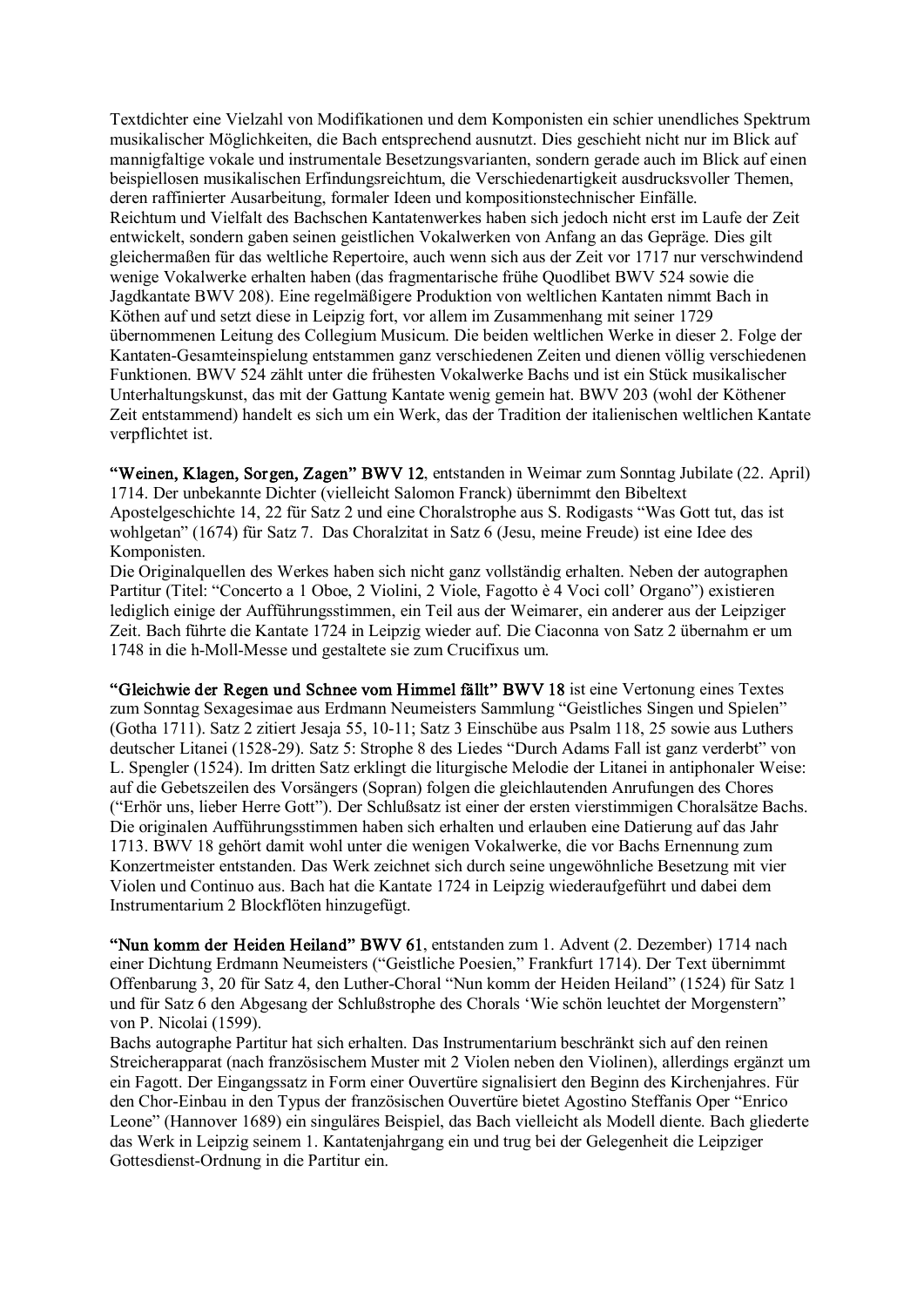"Erschallet, ihr Lieder" BWV 172, entstanden zum 1. Pfingsttag vermutlich des Jahres 1714. Die Dichtung des unbekannten Verfassers (vielleicht Salomon Franck) integriert den Bibeltext Johannes 14, 23 (Satz 2) und eine Choralstrophe aus Philipp Nicolais 'Wie schön leuchtet der Morgenstern" (1599).

Die originalen Aufführungsstimmen haben sich großenteils, aber nicht vollständig erhalten. Sie belegen, daß Bach das Werk vermutlich nach 1717 in Köthen aufführte, in Leinzig dann - mit geringfügigen Veränderungen im Instrumentarium - erstmals 1724 (transponiert nach D-Dur). Er kehrte jedoch später bei weiteren Aufführungen zur Weimarer Originaltonart C-Dur zurück. Die reiche Besetzung des Werkes entspricht der Bedeutung des Pfingstfestes. Die Weimarer Originalbesetzung ist jedoch nicht zweifelsfrei rekonstruierbar. Sicher ist zum Beispiel, daß keine Traversflöte mitwirkte; ob und wo jedoch an ihrer Stelle die Blockflöte einzusetzen ist, bleibt weitgehend offen.

"Bereitet die Wege, bereitet die Bahn" BWV 132, entstanden zum 4. Advent (22. Dezember) 1715 in Weimar. Der Text entstammt Salomon Francks "Evangelischem Andachts-Opfer" (Weimar 1715). Die dort als Satz 6 enthaltene Liedstrophe aus Elisabeth Creutzigers "Herr Christ, der einig Gotts Sohn" (1524) hat sich in Bachs Komposition nicht erhalten.

Die Originalpartitur hat sich erhalten und trägt die autographe Jahreszahl 1715. Obgleich der Werktitel dort auf die Besetzung des "Concerto ... à 9" verweist, erscheint nirgends ein 9stimmiges Ensemble. Jede Vokalstimme erhält jedoch mindestens eine Solopartie, darunter Sopran, Alt und Baß je eine großangelegte Arie. Der Chor wird lediglich für den Schlußchoral verlangt, der in der vorliegenden Einspielung aus Kantate BWV 164 (transportiert) übernommen wird.

"Himmelskönig, sei willkommen" BWV 182, entstanden zum 25. März 1714 (Sonntag Palmarum, gleichzeitig auch das Fest Mariae Verkündigung) als erste Kantatenach Bachs Ernennung zum Konzertmeister - mit der Aufgabe, monatlich "neue Stücke aufführen" zu sollen. Der Textdichter ist unbekannt, vielleicht Salomon Franck. An einzelnen Text- und Liedvorlagen sind nachweisbar Psalm 40, 89 für Satz 3 sowie eine Choralstrophe aus "Jesu Leiden, Pein und Tod" (P. Stockmann, 1633) für Satz 7.

Die Originalquellen haben sich nahezu vollständig erhalten und spiegeln die wechselhafte Aufführungsgeschichte des Werkes unter Bachs Leitung. Bach scheint die Kantate bereits in Weimar wiederaufgeführt zu haben, sodann mehrfach und mit teilweise einschneidenden Veränderungen der Besetzung in Leipzig (1724 und um 1728). Die ausgedehnte musikalische Form des Werkes, bei relativ bescheidener Besetzung spiegelt die Ambitionen des frisch ernannten Weimarer Konzertmeisters wieder: 1. Sinfonia mit konzertierender Blockflöte und Violine, 2. Chorfuge, 3. Rezitativ mit Arioso, 4. Baß-Arie mit Streicherbegleitung, 5. Alt-Arie mit Solo-Blockflöte, 6. Tenor-Arie mit Continuo, 7. Chorische Choralbearbeitung, 8. Schlußchor.

"Tritt auf die Glaubensbahn" BWV 152, entstanden in Weimar zum Sonntag nach Weihnachten (30. Dezember) 1714 nach einer Dichtung von Salomon Franck aus, dem "Evangelischen Andachts Opfer" (Weimar 1715). Der Text bietet einen allegorischen Dialog zwischen Seele und Jesus, die in Bachs Vertonung durch Sopran- und Baßstimme vertreten werden.

Die autographe Partitur des Werkes hat sich erhalten, deren Titel die Besetzung aufzählt, die wie diejenige von BWV 18 singulär ist: "Concerto à 1 Flaut. 1 Hautb. 1 Viola d'Amour, 1 Viola da Gamba. Sopr. è Baßo coll' Organo." Die farbige und delikate Besetzung des Instrumentalensembles wird denn auch in der einleitenden Sinfonia ausgiebig vorgestellt. Der 2. Teil der Sinfonia, eine Fuge, verarbeitet ein Thema, das Bach auch der Orgelfuge in A-Dur BWV 536 zugrunde legte.

"Mein Herze schwimmt im Blut" BWV 199, entstanden wohl 1713 zum 11. Sonntag nach Trinitatis, fällt also in die Zeit vor Bachs Konzertmeister-Ernennung. Dem Werk liegt eine Dichtung von Georg Christian Lehms ("Gottgefälliges Kirchen Opfer", Darmstadt 1711) zugrunde, die als "Andacht auf den eilfften Sonntag nach Trinitatis" verfaßt ist. Da die Bindung an das Sonntagsevangelium locker ist, wäre durchaus denkbar, daß Bach diese Solokantate auch zu einem anderen liturgischen oder nicht-liturgischen Datum komponiert - also zu einem unbekannten besonderen Anlaß - hat. Satz 6 bringt eine Strophe aus Johann Heermanns Choral "Wo soll ich fliehen hin" (1630).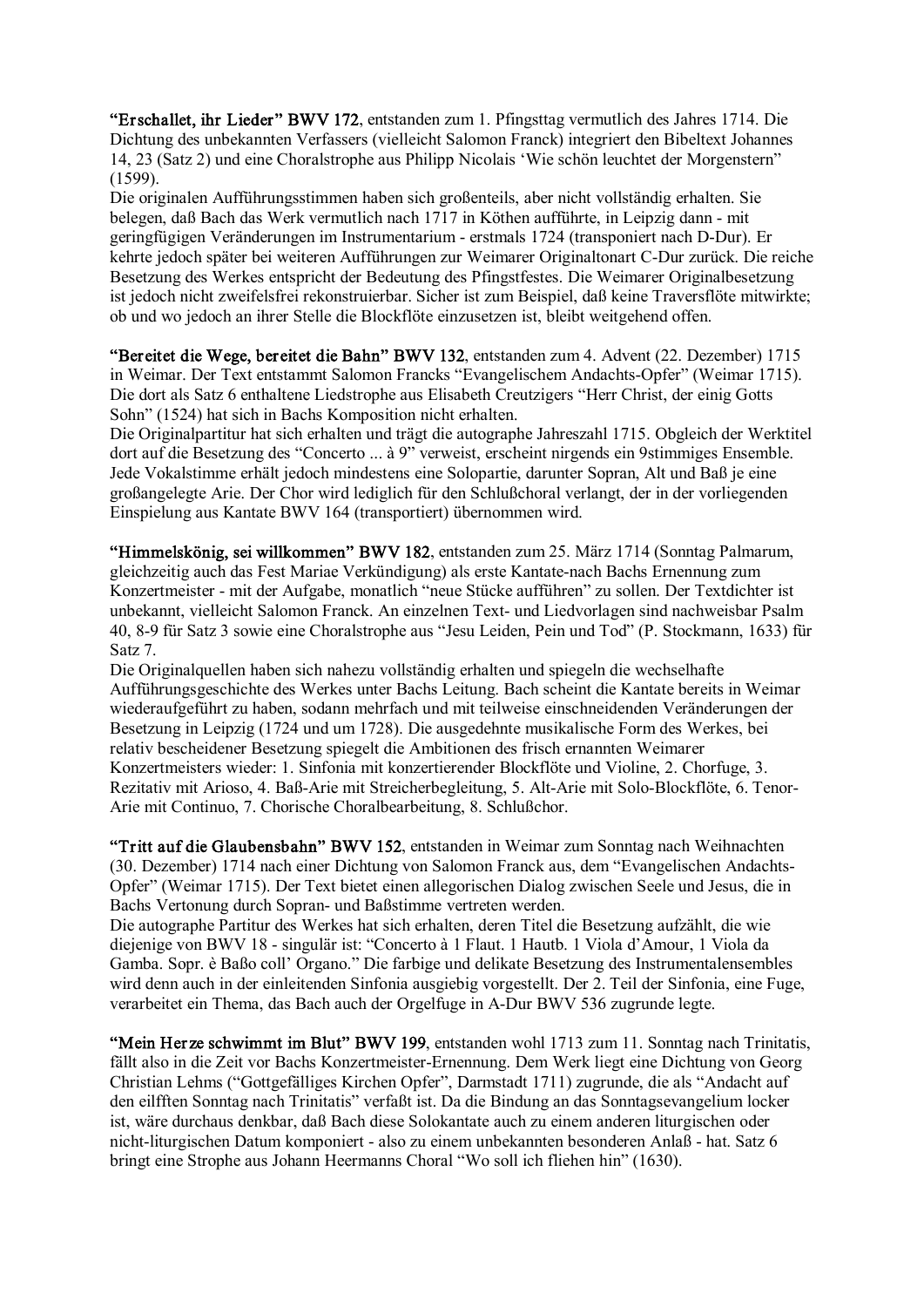Zu diesem Werk haben sich die Originalquellen ziemlich vollständig erhalten und spiegeln die Aufführungsgeschichte wider. Bachs Partitur bezieht sich im Titel "Cantata a Voce Sola" auf den Solocharakter des 8sätzigen Werkes, der die erstaunliche Gewandtheit des Komponisten in der Behandlung differenzierter vokaler Solopartien gezeugt. Unterschiedliche Taktarten in den großen Arien (4/4, 3/4, 12/8), dazu abgestufte Tempobezeichnungen (Satz 2: Adagio, Satz 4 und 6: Andante, Satz 8: Allegro) deuten auf Bachs Absicht, ein breites Spektrum musikalischen Ausdrucks vorzustellen. Im Instrumentarium zeichnen sich Oboe und Viola aus, die jeweils eine ausgedehnte Obligatpartie (Satz 2 und 6) erhalten. Das Werk erfuhr in der Weimarer, Köthener und Leipziger Zeit mehrere Aufführungen, wobei die Tonart von c-Moll nach d-Moll wechselte und die Besetzung umdisponiert wurde z.B. Obligatpart in Satz 6 jeweils für Viola (ursprüngliche Fassung), Violoncello (später Weimar), Viola da Gamba (Köthen, um 1720) oder Violoncello piccolo (? Leipzig).

"Amore traditore" BWV 203, Vertonung der Dichtung eines unbekannten Verfassers zu unbekanntem Anlaß. Die 3-sätzige Struktur (Aria-Reciativo-Aria) ist in der italienischen Solokantate vorherrschend.

Zu diesem Werk existieren keine Originalquellen. Die älteste bekannte Abschrift aus der 1. Hälfte des 18. Jahrhunderts mit dem Titel "Cantata a Voce solo e Cembalo obligato di Giov. Seb. Bach" ist heute zwar verschollen, ihre Überlieferung erlaubt jedoch Rückschlüsse darauf, daß das Werk in die Zeit vor 1723 gehört. Dies stimmt auch mit dem musikalischen Befund überein; vor allem der Stil des obligaten Cembalos deutet auf Bachs Kapellmeisterzeit in Köthen. Nicht unwichtig ist in diesem Zusammenhang, daß Bachs Köthener Amtsvorgänger August Reinhard Stricker italienische Solokantaten komponiert und zum Druck befördert hat, daß sich also die Gattung in Köthen einiger Beliebtheit erfreute. Italienische Sänger waren normalerweise zu Bachs Zeit in Köthen nicht verfügbar; denkbar wäre auch die Entstehung anläßlich eines auswärtigen Gastspieles, etwa in Karlsbad.

Das Quodlibet BWV 524 ist als Fragment überliefert. Der autographen Partitur Bachs, die spätestens Mitte 1708 in Mühlhausen entstand, fehlen die erste und die letzte Seite. Das Fragment beginnt mit dem Schlußwort ("...Steiß") des fehlenden Anfangsteils und schließt mit dem Textabschnitt "Ei, was ist das vor eine schöne Fuge", unter Bezug auf die vorangegangene Fuge. Ohne Anfang und Schluß bleibt daher der Gesamtaufbau der vielgliedrigen musikalischen Struktur des Werkes unklar. Der nicht-originale Titel "Quodlibet" bezieht sich auf die freie Mischung unzusammenhängender Textsstücke wechselnden Charakters und wechselnder Sprache (lateinische Einlagen). Die Dichtung des unbekannten Verfassers ist voller Zitate, parodistischer Einlagen (die lateinische Textstelle "Dominus Johannes..." vertont Bach im psalmodierenden Stil) und teilweise derber und konkreter Anspielungen (Orlochschiff, zwei Sonnenfinsternisse, Indien, Österreich, Brabant, usw.) deren Sinn im einzelnen nur schwer verständlich ist, da auch die Bestimmung des Werkes im Dunkeln liegt. Wahrscheinlich ist der Anlaß der Komposition eine Hochzeit in akademischen Kreisen, vielleicht mit Bezug auf den Familien und Freundeskreis Bachs.

#### Appendix: Alternativ-Fassungen einzelner Sätze.

BWV 182, Satz 1 und 7: Für spätere Wiederaufführungen dieser Kantate nahm Bach verschiedene Veränderungen in der Instrumentation vor, die wohl auch durch die akustischen Verhältnisse der großen Leipziger Hallenkirchen bedingt waren. Beschränkte sich Bach bei der ersten Wiederaufführung zum 25. März 1724 auf die Erweiterung der Continuo-Gruppe, so fügte er dem Instrumentarium um 1728 eine Oboe hinzu die insbesondere das Zusammenwirken der beiden konzertierenden Stimmen in der Sonata (Satz 1 ) beeinflusst; das Mitspielen der Oboe hat – abgesehen von der Hinzufügung des 16'-Violone – auch klangliche Auswirkungen auf Satz 7.

BWV 18, Satz 1 und 5: Die Kantata wird in der vorliegenden Aufnahme in der klanglich differenzierteren Fassung mit Blockflöten musiziert. Die beiden Blockflöten wurden spätestens in Leipzig, möglicherweise jedoch bereits in Weimar hinsugesetzt. Die Kantata wurde jedoch (in Weimar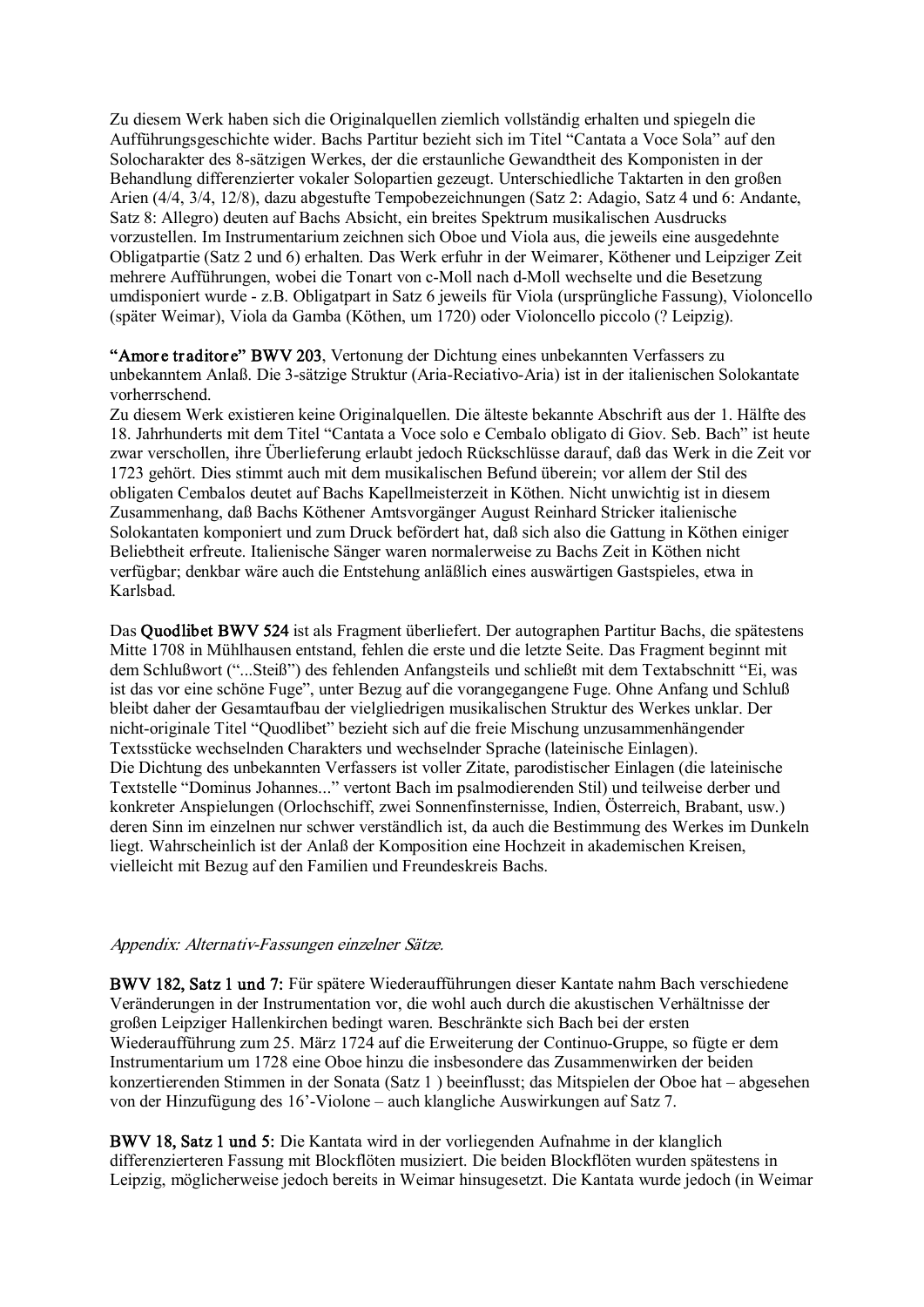weglassen!!) ursprünglich ohne Holzbläser konzipiert. Es ist das einzige Werk, in dem Bach vier Violen verwandet.

Christoph Wolff

## Johann Sebastian Bach (1685-1750): Zeittafel für die vor-Leipziger Vokalwerke

| 1703-7  | Organist der Neuen Kirche, Arnstadt                                                     |
|---------|-----------------------------------------------------------------------------------------|
| 1705-6  | drei- bis viermonatige Reise nach Lübeck zu Dietrich Buxtehude                          |
| 1707    | 24. April (l. Ostertag): Organistenprobe in Mühlhausen, mit Aufführung von<br>BWV 4 (?) |
| 1707-08 | Organist der Kirche Divi Blasii, Mühlhausen                                             |
| 1708    | Ratswahl am 4. Februar: Aufführung von BWV 71                                           |
|         | Juni: Berufung als Organist und Kammermusiker an den herzoglichen Hof zu Weimar         |
| 1708-17 | Hofmusiker in Weimar                                                                    |
| 1709    | Ratswahl am 6. Februar: Aufführung einer verlorenen Kantate                             |
| 1713    | Februar: Gastspiel am Hof zu Weissenfels, mit Aufführung der Kantate BWV 208            |
|         | Dezember: Organistenprobe an der Marktkirche zu Halle (Nachfolge Friedrich              |
|         | Wilhelm Zachow), mit Aufführung einer verlorenen Kantate                                |
| 1714    | 2. März: Ernennung zum Konzertmeister mit dem Auftrag monatlicher Kantaten-             |
|         | Aufführungen                                                                            |
|         | März: Verlegung der Kantatenproben von der Kapellmeisterwohnung, in die                 |
|         | Schloßkirche                                                                            |
|         | 25. März (Sonntag Palmarum): erste Kantatenaufführung als Konzertmeister (BWV           |
|         | 182)                                                                                    |
| 1715    | Salomon Franck: Evangelisches Andachts-Opfer (Weimar 1715)                              |
|         | August-Oktober: Landestrauer anläßlich des Todes von Prinz Johann Ernst (Keine          |
|         | Kantatenaufführungen)                                                                   |
| 1717    | Salomon Franck: Evangelische Sonn- und Festtages-Andachten (Weimar 1717)                |
|         | 26. März: Aufführung einer verlorenen Passionsmusik in der Schloßkirche zu Gotha        |
|         | 5. August: Verpflichtung zum Hofkapellmeister in Köthen                                 |
|         | 2. Dezember: Entlassung aus Weimarer Diensten, nach dreiwöchiger Inhaftierung           |
|         | wegen nachdrücklich geforderter Entlassung                                              |
|         | Dezember: Amtsantritt in Köthen                                                         |
| 1717-23 | Kapellmeister am fürstlichen Hof zu Köthen                                              |
| 1718    | Mai-Juli: Aufenthalt mit Fürst Leopold und Mitgliedern der Hofkapelle in Karlsbad       |
| 1720    | Mai-Juli: Aufenthalt mit Fürst Leopold und Mitgliedern der Hofkapelle in Karlsbad       |
|         | November: Organistenprobe an der Kirche St. Jacobi in Hamburg, mit                      |
|         | Wiederaufführung von BWV 21 (?)                                                         |
| 1722    | Dezember: Bewerbung um das Thomaskantorat in Leipzig (Nachfolge Johann<br>Kuhnau)       |
| 1723    | 7. Februar (Sonntag Estomihi): Kantoratsprobe in Leipzig, mit Aufführung von            |
|         | BWV 22 und 23.                                                                          |
|         |                                                                                         |

Christoph Wolff

Le second volume de cette intégrale des cantates de Bach rassemble des pièces appartenant à deux groupes différents: huit cantates sacrées composées à Weimar, principalement pour la Schlosskirche (BWV 18,12, 61, 132, 152, 172, 182 et 199), ainsi que deux œuvres profanes antérieures à la période leipzigoise (BWV 203 et 524).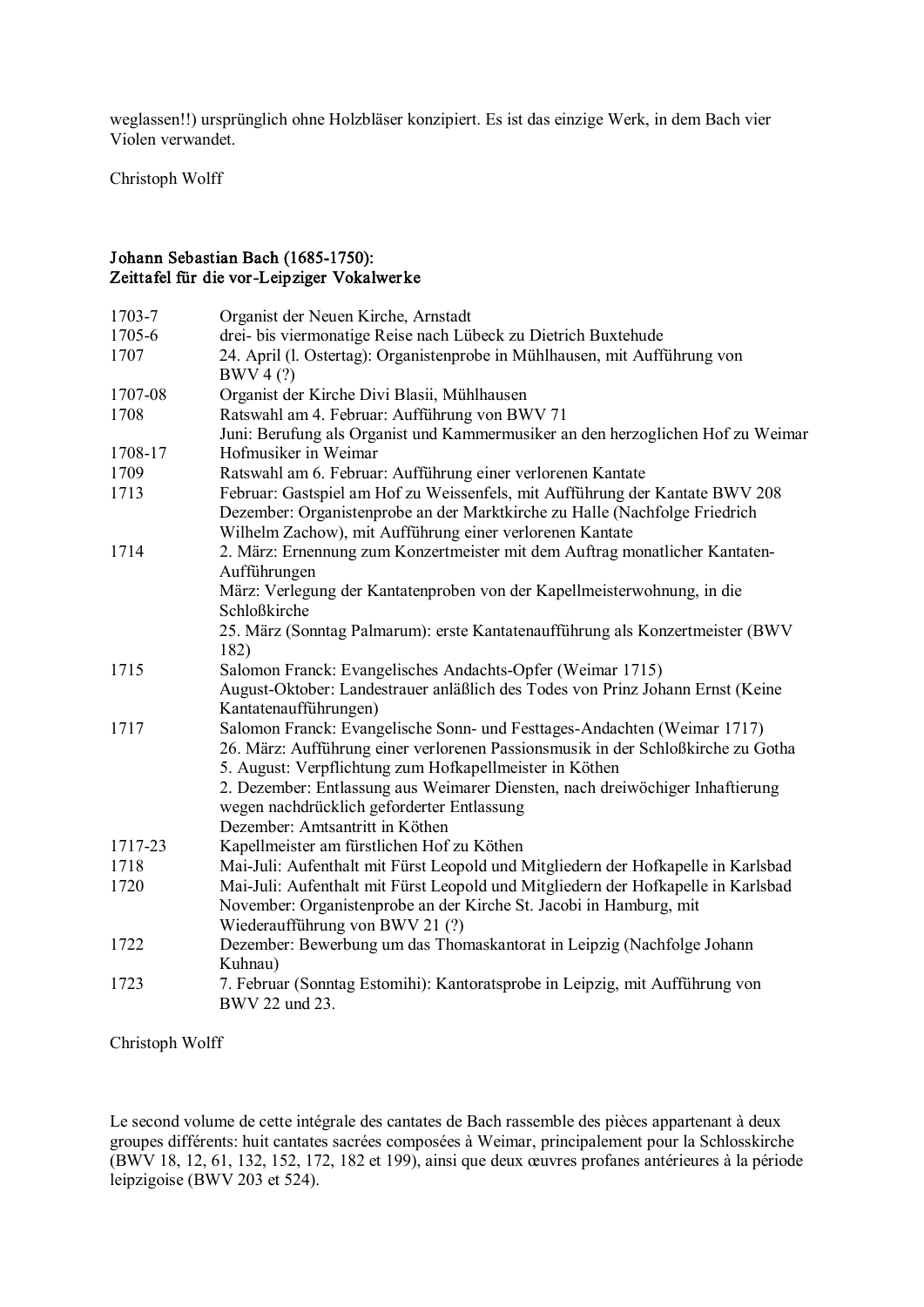À Arnstadt comme à Mühlhausen, Bach, organiste et claveciniste virtuose, n'avait pu devenir compositeur de musique vocale concertante. Une fois nommé organiste et musicien de la chambre à la cour princière de Weimar, le jeune musicien, ambitieux, espéra beaucoup de son nouveau poste. Le changement ne s'opéra toutefois pas du jour au lendemain, la musique à la Schlosskirche de Weimar étant alors confiée au vieux Kapellmeister Johann Samuel Drese – dont il ne reste d'ailleurs ni cantates, ni pièces vocales ou instrumentales soutenant la comparaison avec celles de Bach. Lors de ses premières années à Weimar. Bach composa donc essentiellement, cri tant qu'organiste de la cour, des œuvres pour orgue.

À l'automne de 1713, il fut invité à se porter candidat au poste d'organiste et de directeur de la musique à la Marktkirche de Halle, pour succéder à Friedrich Wilhelm Zachow, qui avait été le professeur de Haendel. Il accepta l'invitation, manifestant ainsi ce souhait d'élargir son domaine de travail. Zachow, tout au long des années occupées à ces fonctions, avait constitué un répertoire considérable de pièces sacrées appartenant aux genres les plus divers, et signé bon nombre de cantates d'église. Florissante, la musique avait atteint à Halle un tel niveau que Bach y vit un champ d'action particulièrement attirant. Il allait pouvoir se consacrer avant tout au plus moderne des genres de musique religieuse, la cantate, dont les principaux éléments (récitatif et air) étaient empruntés à l'opéra italien. Jusque-là, il n'avait écrit de cantates que pour certaines occasions, et à titre exceptionnel, leur qualité inhabituelle ayant révélé qu'il possédait également pour ce type de composition des dons hors du commun. Johann Michael Heineccius, pasteur à Halle, qui devait connaître les œuvres vocales de Bach composées à Weimar, ou savait du moins quel intérêt celui-ci y portait, soutint tout spécialement sa candidature. Heineccius lui-même écrivait des livrets de cantate. Bach composa sur deux d'entre eux, au moins (seul BWV 63 a été conservé).

S'étant donc porté candidat à la succession de Zachow, Bach se rendit de Weimar à Halle début décembre 1713, afin d'y passer l'audition. Il lui fallut notamment composer sur place une cantate sur un texte de Heineccius. Les épreuves réussies, il fut élu le 13 décembre par le consistoire, et reçut en janvier 1714 sa nomination à la Marktkirche. On prit en charge pour lui les frais de séjour occasionnés par son voyage; il avait été logé "A l'Anneau d'or", le meilleur hôtel de la ville, où – selon la note de l'aubergiste – on l'avait pourvu en nourriture, tabac et eau-de-vie. Nul ne sait malheureusement quelle fut la pièce qu'il composa dans sa chambre d'hôtel pour l'exécuter à la Marktkirche. Selon l'hypothèse la plus souvent avancée, il s'agirait de la cantate "Ich hatte viel Bekümmernis" BWV 21, mais cette supposition n'est pas fondée; ce morceau d'audition – comme tant d'autres œuvres de Bach – n'aura vraisemblablement pas été conservé.

Bach, néanmoins, ne prit pas la succession de Zachow. Car au début du mois de mars 1714, le duc de Weimar, "à sa très humble requête", le promut Konzertmeister, lui allouant d'importants appointements avec la demande expresse d'"exécuter chaque mois de nouvelles pièces". En clair, Bach était désormais tenu d'assurer une production régulière de cantates, tâche qui depuis longtemps l'intéressait au plus haut point. Sa candidature à Halle avait été son meilleur avocat. Mois après mois, il bâtit ainsi une première série imposante d'œuvres vocales pour les dimanches et jours fériés de l'année liturgique. Cette production s'interrompit cependant au cours de la période suivante, où il fut Kapellmeister à Köthen (1717-1723), pour reprendre lorsqu'il accéda au poste de Cantor à Saint-Thomas de Leipzig, grâce auquel il put se consacrer assidûment à la composition de cantates d'église, d'oratorios et de messes.

Le 25 mars 1714, quelques semaines après avoir donc été nommé Konzertmeister, Bach exécuta dans la Schlosskirche de Weimar la première cantate écrite sous ces nouveaux auspices, "Himmelskönig, sei willkommen" BWV 182. Il attachait manifestement la plus grande importance à la qualité des exécutions, car il avait obtenu que l'on répète non plus chez le Kapellmeister, mais dans la chapelle du château, afin que les concerts soient mieux préparés qu'à l'accoutumée.

Suivirent d'autres œuvres à intervalles assez réguliers, toutes les quatre semaines environ, relevant systématiquement du genre de la cantate. Ce répertoire constitué à Weimar entre 1714 et 1717 a beau n'avoir pas été entièrement conservé, les ouvrages qui nous sont parvenus n'en forment pas moins un corpus représentatif de plus de vingt pièces. La plupart ont été composées sur des textes de Salomon Franck, poète de la cour de Weimar, qui publia pendant que Bach était en poste deux recueils de livrets, couvrant l'un comme l'autre toute une année liturgique: (1) "Offrande d'offices évangéliques ( ... ) sous forme de cantates sacrées à exécuter en l'an 1715 chaque dimanche et jour de fête, en la chapelle de la cour, à Wilhelmsburg" (Weimar, 1715), et (2) "Offices évangéliques pour les dimanches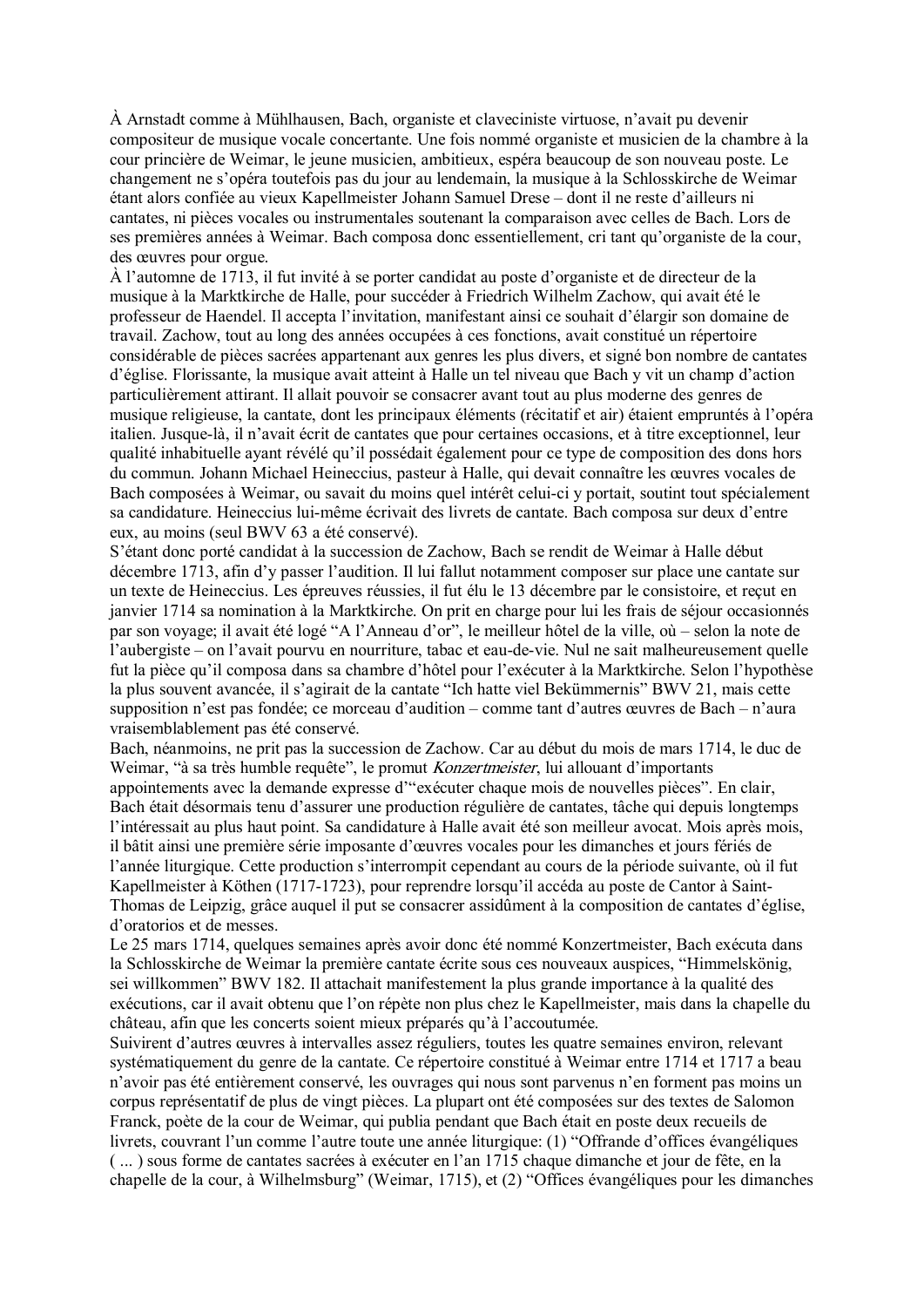et jours de fête ( ... ), sous forme d'arias sacrées destinées à la chapelle de la cour de Saxe-Weimar" (Weimar, 1717). Outre son important et fécond travail aux côtés de Franck, grâce à quoi il se familiarisa avec le principe des "cycles annuels" de cantates, Bach mit en musique des textes d'autres poètes, dont principalement Georg Christian Lehms et Erdmann Neumeister - celui-là mente qui, en signant ses "Cantates en guise (le musique d'église" (1700), avait créé un nouveau type de livret destiné à la cantate madrigalesque.

Tandis que les cantates de Bach antérieures à 1714 reposaient sur des livrets presque exclusivement constitués de textes bibliques et de chorals, les oeuvres signées à Weimar dès cette date adoptent toutes la forme moderne dont les éléments sont les suivants : 1. citation biblique (verset sur lequel est écrit le plus souvent un chœur), 2. récitatif (page pour voix soliste sur une poésie libre, sans métrique ni versification précises), 3. aria (page pour voix soliste sur une poésie libre, avec métrique, versification, et obéissant généralement au schéma A-B-A, à savoir à la forme da capo), 4. choral (sur lequel est bâti la plupart du temps le chœur final). Etant donné que chaque partie appelle un traitement différent, le librettiste peut écrire de manière très variée, et le compositeur profiter d'un éventail illimité de possibilités musicales – que Bach exploite en conséquence. Témoin la diversification de l'effectif vocal et instrumental, mais aussi l'exceptionnelle richesse d'invention, la variété des thèmes expressifs et de leur traitement, ou encore celle des idées formelles et des trouvailles techniques. Chez Bach, il serait inexact de prétendre que les cantates n'ont que peu à peu gagné en richesse et en diversité: elles ont manifesté d'emblée ces qualités, et cela dans le répertoire sacré aussi bien que profane. On peut l'affirmer même si, pour ce dernier, rares sont les pièces vocales antérieures à 1717 qui nous soient parvenues (le Quodlibet BWV 524, fragment d'une œuvre de jeunesse, et la Cantate de la Chasse BWV 208). C'est plus tard, à Köthen, que Bach se lancera dans une production régulière de cantates profanes qu'il poursuivra à Leipzig, où il sera chargé en 1729 de diriger le Collegium Musicum. Dans ce second volume de l'intégrale, les deux ouvrages profanes ne sont nullement contemporains, et répondent à des fonctions très différentes. Alors que BWV 524, parmi les toutes premières œuvres vocales de Bach, reste un divertissement musical sans grand rapport avec le genre de la cantate, BWV 203 (qui date des années de Köthen) constitue en revanche une œuvre dans la tradition de la cantate profane italienne.

La cantate "Weinen, Klagen, Sorgen, Zagen" BWV 12 fut composée à Weimar pour le 22 avril 1714 (Dominica Jubilate). Le poète - dont on ignore l'identité, peut-être s'agit-il de Salomon Franck reprend le texte biblique des "Actes des Apôtres" 14, 22 pour le No 2, ainsi qu'une strophe de "Was Gott tut, das ist wohlgetan", choral de S. Rodigast (1674), pour le No 7. Au No 6, la citation de la mélodie du choral "Jesu, meine Freude" ("Jésus, que ma joie demeure") est une idée du compositeur. Les sources originales n'ont pas toutes été conservées. Outre la partition autographe (titrée "Concerto a 1 Oboe, 2 Violini, 2 Viole, Fagotto è 4 Voci coll'Organo"), il ne reste que quelques-unes des parties séparées, les unes datant de la période de Weimar, les autres de Leipzig, où Bach reprit l'œuvre en 1724. La chaconne du No 2 fut remaniée en 1748 dans la Messe en si mineur, pour le "Crucifixus".

La cantate "Gleichwie der Regen und Schnee vom Himmel fällt" BWV 18 fut composée pour le dimanche de Sexagéxime, sur un livret tiré du recueil d'Erdmann Neumeister "Geistliche, Singen und Spielen" (Gotha, 1711). Le No 2 cite Isaïe 55, 10-11; le No 3 le Psaume 118, 25 et la Litanie allemande de Luther (1528-29), tandis que le No 5 reprend la strophe 8 de "Durch Adams Fall ist ganz verderbt", chant de L. Spengler (1524). Dans le troisième mouvement la mélodie liturgique de la litanie sonne de manière responsoriale: à la prière du soliste succèdent les appels homophoniques du chœur ("Erhör uns, lieber Herre Gott"). Quant au mouvement final, c'est l'un des premiers chorals à quatre voix de Bach.

L'œuvre ayant pu être datée de 1713 grâce au matériel original d'exécution, qui a été conservé, elle figure donc parmi les quelques pièces vocales que Bach écrivit avant d'être nommé Konzertmeister. BWV 18 se distingue par son effectif inhabituel: quatre altos et commun. Le compositeur en donna une nouvelle exécution en 1724 à Leipzig, après avoir ajouté à l'instrumentarium deux flûtes à bec.

La cantate "Nun komm, der Heiden Heiland" BWV 61 fut composée en 1714 pour le premier dimanche de l'Avent (2 décembre), sur un poème d'Erdmann Neumeister ("Geistliche Poesien", Francfort, 1714). Le No 1 cite le choral luthérien "Nun komm, der Heiden Heiland" (1524), le No 4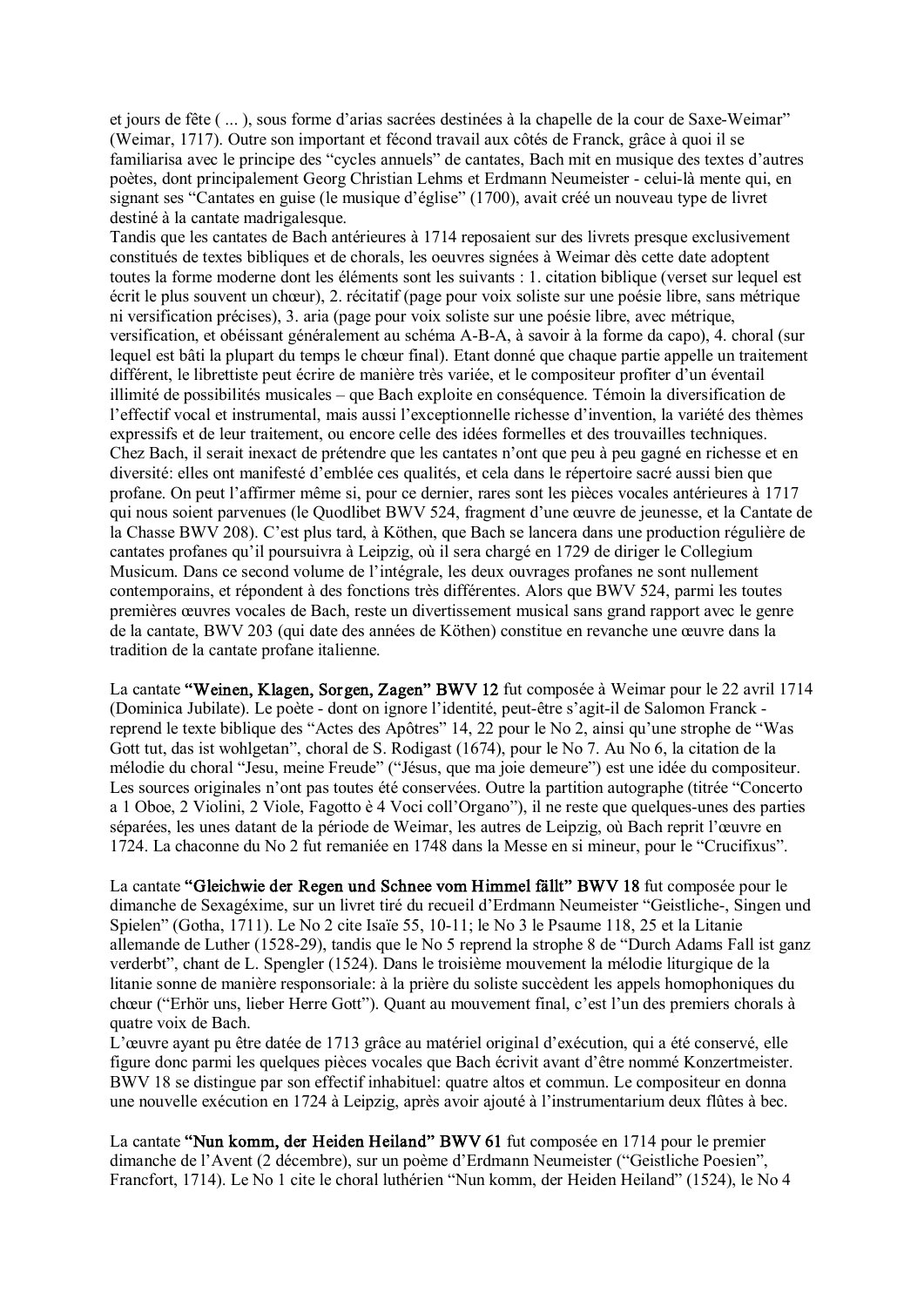l'Apocalypse 3, 20, et le No 6 l'Abgesang de la strophe finale du choral "Wie schön leuchtet der Morgenstern" de P. Nicolai (1599).

La partition autographe a été conservée. L'instrumentarium, limité aux seules cordes (deux altos s'ajoutant aux violons, selon le modèle français), est cependant complété-par un basson. Le mouvement initial, en forme d'ouverture, signale le début de l'année liturgique. Peutêtre Bach s'inspira-t-il ici d'Enrico Leone, opéra d'Agostino Steffani (Hanovre, 1689), qui offre un singulier exemple d'ouverture à la française avec chœur. A Leipzig, le compositeur intégra l'œuvre à son premier cycle annuel de cantates, et inscrivit à cette occasion l'ordre de l'office religieux leipzigois sur la partition.

La cantate "Erschallet, ihr Lieder" BWV 172 fut composée pour le dimanche de Pentecôte, vraisemblablement de l'année 1714. Le livret, dont on ignore l'auteur (Salomon Franck ?), cite le texte biblique Jean 14, 23 (No 2), ainsi qu'une strophe du choral de Philipp Nicolai 'Wie schön leuchtet der Morgenstern" (1599).

Grâce au matériel original – conservé non pas intégralement, mais en grande partie – , on sait que Bach a sans doute repris 1'œuvre à Köthen après 1717. Par la suite, il en modifia légèrement l'instrumentarium pour la reprendre à Leipzig une première fois en 1724 (transposée en ré majeur), et d'autres fois encore (dans la tonalité originale de do majeur, adoptée à Weimar). Le riche effectif reflète l'importance de la fête de Pentecôte. On ne peut néanmoins reconstituer avec une certitude absolue la formation qui fut celle de Weimar. Bien qu'il soit sûr qu'elle ne comptait pas de flûte traversière, par exemple, on ignore s'il fallait employer à la place une flûte à bec et, le cas échéant, à quel endroit.

La cantate "Bereitet die Wege, bereitet die Bahn" BWV 132 fut composée à Weimar en 1715, pour le quatrième dimanche de l'Avent. Le livret provient de l'*Evangelisches Andachts-Opfer* de Salomon Franck (Weimar, 1715). Au No 6, Bach n'a rien composé sur la strophe de "Herr Christ, der einig Gotts Sohn", chant d'Elisabeth Creutziger (1524).

La partition originale nous est parvenue, et porte la datation autographe de 1715. Bien que son titre, "Concerto... à 9", indique l'effectif requis, jamais n'apparaît un ensemble à neuf voix. A chaque partie vocale revient un solo au moins, dont une grande aria pour le soprano, l'alto et la basse. Le chœur, quant a lui, n'intervient que lors du choral final qui, dans le présent enregistrement, est repris de la cantate BWV 164 (transposé).

La cantate "Himmelskönig, sei willkommen" BWV 182 fut composée pour le 25 mars 1714 (a l'occasion du dimanche des Rameaux, mais également de la fête de l'Annonciation). C'est la première cantate que Bach écrivit après avoir été nommé Konzertmeister, et donc chargé d'exécuter chaque mois "de nouvelles pièces". Le livret, dont on ignore l'auteur (peut-être est-ce Salomon Franck) intègre le Psaume 40, 8-9 au No 3, et une strophe du choral "Jesu Leiden, Pein und Tod" (P. Stockmann, 1633) au No 7.

Selon les sources originales, conservées dans leur quasi - intégralité, Bach donna diverses exécutions de l'œuvre. Il semble l'avoir reprise à Weimar même, puis plusieurs fois à Leipzig (en 1724 et vers 1728), l'instrumentarium ayant alors été radicalement modifié. L'ampleur de la forme musicale, face à un effectif relativement modeste, témoigne de l'ambition du compositeur, nommé de fraîche date Konzertmeister: 1. sinfonia avec flûte à bec concertante et violon, 2. fugue pour choeur, 3. récitatif et arioso, 4. aria de basse avec accompagnement de cordes, 5. aria d'alto avec flûte à bec solo, 6. aria de ténor avec continuo, 7. arrangement de choral pour chœur, 8. chœur final.

La cantate "Tritt auf die Glaubensbahn" BWV 152 fut composée à Weimar en 1714 pour le dimanche qui suit Noël (30 décembre), sur un livret de Salomon Franck tiré de l'Evangeliches Andachts-Opfer (Weimar, 1715). Le texte est un dialogue allégorique entre l'âme et Jésus, respectivement soprano et basse dans la musique de Bach.

La partition autographe a été conservée. Son titre détaille l'effectif qui – comme celui de BWV 18 – s'avère particulier: "Concerto à 1 Flaut. 1 Hautb. 1 Viola d'Amour. 1 Viola da Gamba. Sopr. è Basso coll'Organo". La Sinfonia, d'allure vive, fait entendre un ensemble instrumental coloré et délicat.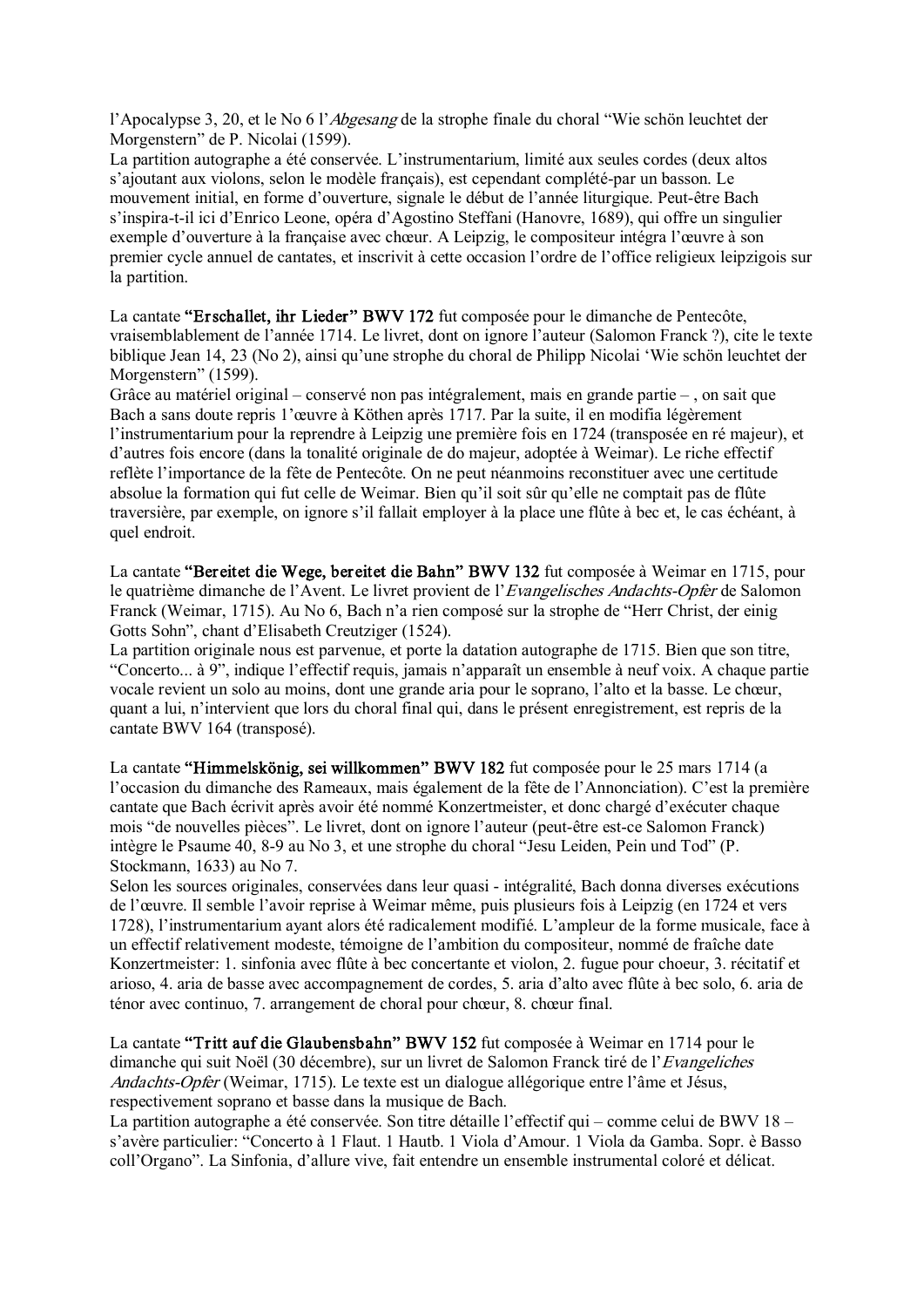Dans la seconde partie de celle-ci, une fugue, Bach travaille un thème que l'on retrouve à la base de la Fugue pour orgue en la majeur BWV 536.

La cantate "Mein Her ze schwimmt im Blut" BWV 199, composée sans aucun doute en 1713 pour le onzième dimanche après la Trinité, est donc antérieure à la nomination de Bach au poste de Konzertmeister. Le livret, dû à la plume de Georg Christian Lehms (Gottgefälliges Kirchen-Opfer, Darmstadt, 1711), est destiné à l'"office pour le onzième dimanche après la Trinité". Le lien avec l'évangile du jour étant lâche, on est tout à fait en droit de penser que Bach conçut également cette cantate pour une autre date, liturgique ou non – occasion particulière que l'on ignore. Le No 6 est une strophe du choral de Johann Heermann "Wo soll ich fliehen hin" (1630). Les documents originaux, presque intégralement conservés, témoignent des exécutions successives. Le titre de la partition, "Cantata a Voce Sola", spécifie le caractère soliste de cette pièce à huit voix, dans laquelle le compositeur traite avec une étonnante habileté les divers solos chantés. Les grandes arias adoptant des mesures différentes (4/4, 3/4, 12/8), et le tempo se faisant de plus en plus vif (No 2: Adagio; Nos 4 et 6: Andante; No 8: Allegro), on note que Bach a souhaité déployer un vaste éventail expressif. Au sein de l'instrumentarium se distinguent le hautbois et l'alto, chacun ayant une importante partie obligée (Nos 2 et 6). L'œuvre fut exécutée plusieurs fois à Weimar, à Köthen et à Leipzig, la tonalité passant de do mineur à ré mineur, et l'instrumentation subissant quelques changements –ex.: au No 6, la partie obligée de viole (version originale) fut confiée au violoncelle (Weimar), puis à la viole de gambe (Köthen, vers 1720) ou encore au violoncelle piccolo (Leipzig).

"Amore traditore" BWV 203 est une cantate dont on ne connaît ni l'auteur du livret, ni l'occasion pour laquelle elle fut composée. Sa forme tripartite (aria-récitatif-aria) est la structure dominante de la cantate de soliste italienne.

Il ne reste de cette œuvre aucun document original. La copie la plus ancienne que l'on connaisse, qui date de la première moitié du XVIIIe siècle et porte le titre "Cantata a Voce solo e Cembalo obligato di Giov. Seb. Bach" est aujourd'hui perdue, mais permet de conclure que l'ouvrage remonte à la période antérieure à 1723. La musique ellemême en témoigne, à commencer par le style de la partie de clavecin obligé, qui est celui de l'époque où Bach était Kapellmeister à Köthen. A ce propos, rappelons que August Reinhardt Stricker, prédécesseur de Bach à cette fonction, avait composé et fait imprimer des cantates solo italiennes, de sorte que ce genre jouissait à Köthen d'une certaine popularité. Bach n'ayant eu pour sa part aucun chanteur italien à sa disposition, la pièce aura pu être composée en vue d'un concert dans une autre ville, notamment à Karlsbad.

Le Quodlibet BWV 524 nous est parvenu à l'état fragmentaire. De la partition autographe, qui date du milieu de l'année 1708 au plus tard, il manque les première et dernière pages. Le fragment commence par le mot "... Steiss" sur lequel s'achève la partie manquante du début, et finit par la phrase "Ei, was ist das vor eine schöne Fuge", laquelle fait allusion à la fugue qui précède. En l'absence de début et de fin, on ne peut distinguer la construction globale de cette structure musicale à plusieurs parties. L'œuvre a été intitulée "Quodlibet" – titre non original – car les textes forment un ensemble hétéroclite où l'on passe d'ailleurs de l'allemand au latin.

Le livret de l'auteur inconnu est truffé de citations, de passages parodiques (Bach adopte un style psalmodiant pour mettre en musique le texte latin "Dominus Johannes...") ou encore de références bien concrètes (il est question d'un navire de guerre, de deux éclipses de soleil, de l'Inde, de l'Autriche, du Brabant, etc.), allusions dont il est difficile de saisir le sens, la destination de l'œuvre ne nous étant pas connue. Probablement s'agissait-il d'une noce dans les milieux académiques, peut-être au sein de la famille ou de l'entourage de Bach.

## Appendice: mouvements remaniés

BWV 182, Nos 1 et 7 : à l'occasion de reprises ultérieures, le compositeur a modifié l'instrumentation de la cantate, l'acoustique des grandes églises-halles de Leipzig ayant elle aussi conditionné ces changements. Tandis que pour la première reprise, qui a lieu le 25 mars 1724, Bach se limite à élargir le groupe du continuo, il ajoute vers 1728 à l'instrumentarium un hautbois, ce qui modifie en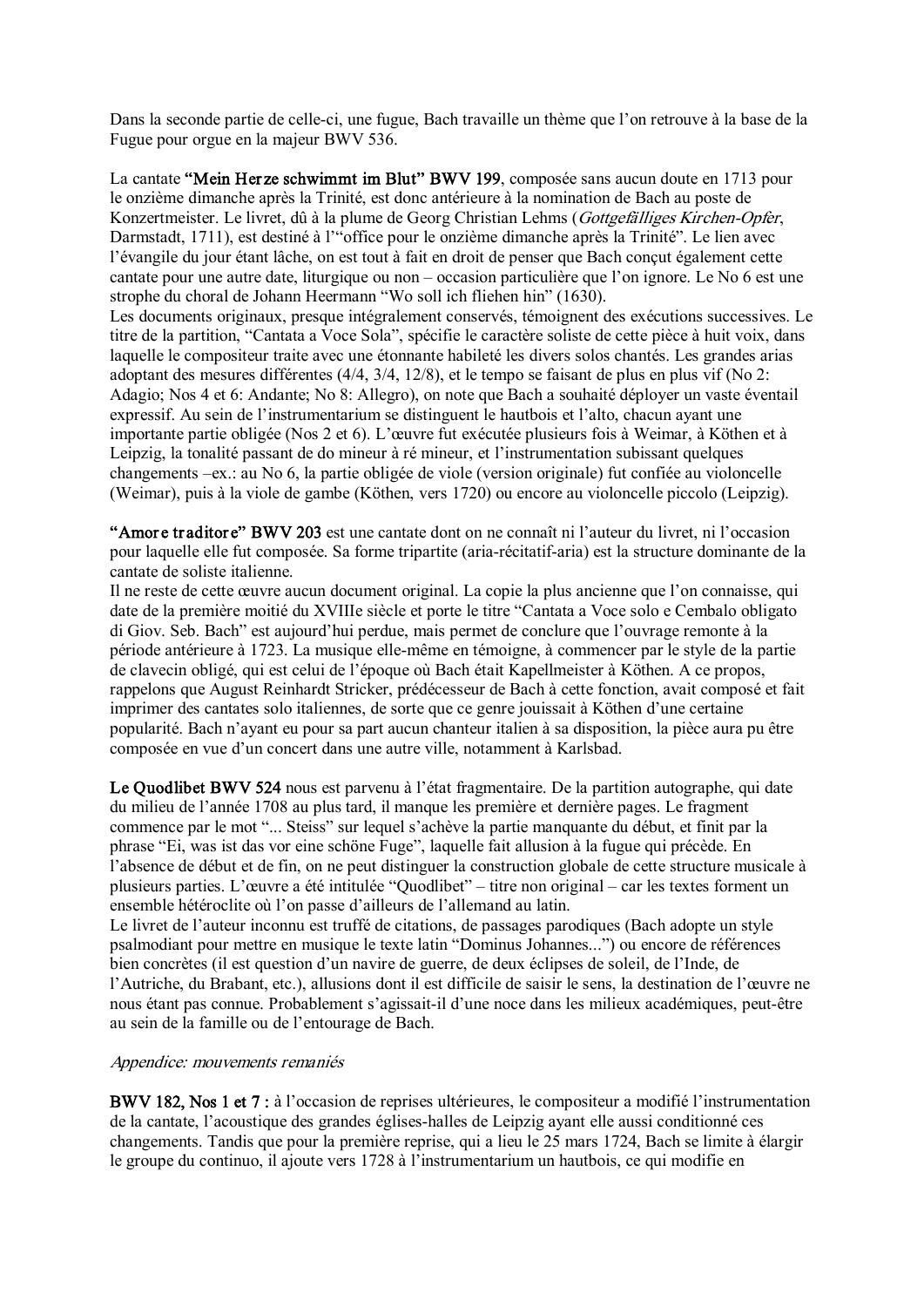particulier l'association des deux parties concertantes du mouvement de sonate (No 1), niais également la physionomie sonore du No 7 - abstraction faite de l'ajout de la contrebasse de 16'.

BWV 18, Nos 1 et 5 : de cette cantate, le présent enregistrement propose la version avec flûtes à bec, laquelle sonne bien différemment de l'origine. Les deux instruments ont été ajoutés au plus tard à Leipzig, sinon déjà à Weimar. La partition avait été conçue initialement sans bois. C'est la seule œuvre de Bach qui fasse appel à quatre altos. Le timbre sombre des cordes lui confère une sonorité singulière, comme en témoignent ces deux mouvements.

Christoph Wolff Traduit par Virginie Bauzou

## Johann Sebastian Bach (1685-1750) Tableau chronologique des œuvr es vocales composées avant la période leipzigoise

| 1703-07 | Organiste à la Neue Kirche d'Arnstadt                                                                                                                                                     |
|---------|-------------------------------------------------------------------------------------------------------------------------------------------------------------------------------------------|
| 1705-06 | Voyage de trois ou quatre mois à Lübeck pour aller entendre Dietrich Buxtehude                                                                                                            |
| 1707    | 24 avril (dimanche de Pàques): audition pour le poste d'organiste à Mühlhausen, avec<br>exécution de BWV 4 (?)                                                                            |
| 1707-08 | Organiste à la Blasiuskirche de Mühlhausen                                                                                                                                                |
| 1708    | Election du conseil municipal le 4 février: exécution de BWV 71                                                                                                                           |
|         | juin: Bach est nommé organiste et musicien de la chambre a la cour ducale de Weimar                                                                                                       |
| 1708-17 | Musicien de la cour, à Weimar                                                                                                                                                             |
| 1709    | Élection du conseil municipal de Mühlhausen le 6 Février: exécution d'une cantate<br>(perdue)                                                                                             |
| 1713    | Février: concert à la cour de Weissenfels, avec exécution de la cantate BWV 208                                                                                                           |
|         | décembre: audition pour le poste d'organiste à la Marktkirche de Halle (précédemment<br>occupé par F.W. Zachow), avec exécution d'une cantate (perdue)                                    |
| 1714    | 2 mars: Bach est nommé Konzertmeister et chargé d'exécuter une cantate par mois<br>mars: les répétitions doivent avoir lieu non plus chez le Kapellmeister, mais dans la<br>Schlosskirche |
|         | 25 mars (dimanche des Rameaux): Bach donne en tant que Konzertmeister sa première<br>exécution de cantate (BWV 182)                                                                       |
| 1715    | Salomon Franck, Evangelisches Andachts-Opfer (Weimar)                                                                                                                                     |
|         | août-octobre: deuil national à l'occasion de la mort du prince Johann Ernst (les<br>exécutions de cantates sont suspendues)                                                               |
| 1717    | Salomon Franck, Evangelische Sonn- und Festtages-Andachten (Weimar)                                                                                                                       |
|         | 26 mars: exécution d'une passion (perdue) dans la Schlosskirche de Gotha                                                                                                                  |
|         | 5 août: Bach est nommé Hofkapellmeister à Köthen                                                                                                                                          |
|         | 2 décembre: Bach est démis de ses fonctions à Weimar, après trois semaines d'arrêt                                                                                                        |
|         | pour avoir expressément réclamé son congé                                                                                                                                                 |
|         | décembre: entrée en fonction à Köthen                                                                                                                                                     |
| 1717-23 | Kapellmeister à la cour princière de Köthen                                                                                                                                               |
| 1718    | Mai-juin: séjour à Karlsbad en compagnie du prince Leopold et des membres de la<br>chapelle de la cour                                                                                    |
| 1720    | Mai-juillet: séjour à Karlsbad en compagnie du prince Leopold et des membres de la                                                                                                        |
|         | chapelle de la cour                                                                                                                                                                       |
|         | novembre: audition pour le poste d'organiste à la Jacobikirche de Hambourg, avec<br>reprise de BWV 21 (?)                                                                                 |
| 1722    | décembre: Bach sollicite le poste de cantor à Saint-Thomas de Leipzig (pour succéder                                                                                                      |
|         | à Johann Kuhnau)                                                                                                                                                                          |